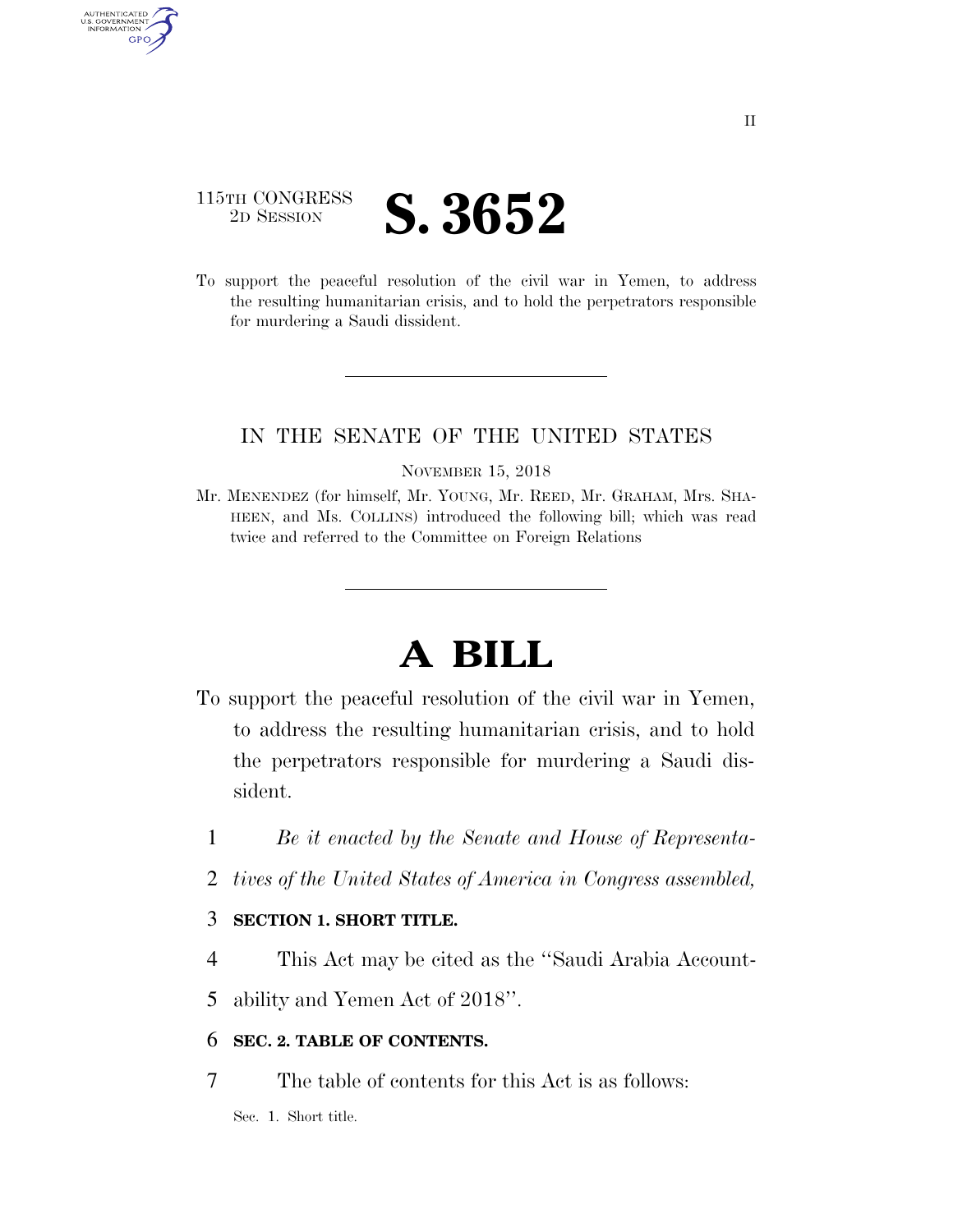Sec. 2. Table of contents.

#### TITLE I—PEACEFUL RESOLUTION OF THE CIVIL WAR IN YEMEN AND PROTECTION OF CIVILIANS

- Sec. 101. Statement of policy.
- Sec. 102. Sense of Congress.
- Sec. 103. United States strategy for ending the war in Yemen.
- Sec. 104. Report on accountability for violations of international law, including war crimes, and other harm to civilians in Yemen.
- Sec. 105. Suspension of arms transfers to Saudi Arabia.
- Sec. 106. Prohibition on in-flight refueling of Saudi coalition aircraft operating in Yemen.
- Sec. 107. Imposition of sanctions with respect to persons hindering humanitarian access and threatening the peace or stability of Yemen.
- Sec. 108. Imposition of sanctions with respect to persons supporting the Houthis in Yemen.
- Sec. 109. GAO review of United States military support to Saudi-led coalition.

#### TITLE II—SAUDI ARABIA ACCOUNTABILITY

- Sec. 201. Imposition of sanctions on persons responsible for the death of Jamal Khashoggi.
- Sec. 202. Report on Saudi Arabia's human rights record.

#### TITLE III—GENERAL PROVISIONS

Sec. 301. Rule of construction. Sec. 302. Sunset.

## 1 **TITLE I—PEACEFUL RESOLU-**2 **TION OF THE CIVIL WAR IN**  3 **YEMEN AND PROTECTION OF**  4 **CIVILIANS**

#### 5 **SEC. 101. STATEMENT OF POLICY.**

6 It is the policy of the United States—

 (1) to support United Nations-led efforts for a comprehensive political settlement that leads to a territorially unified, stable, and independent Yemen; (2) to insist on the urgent need for a political solution, consistent with United Nations Security Council Resolution 2216, or any successor United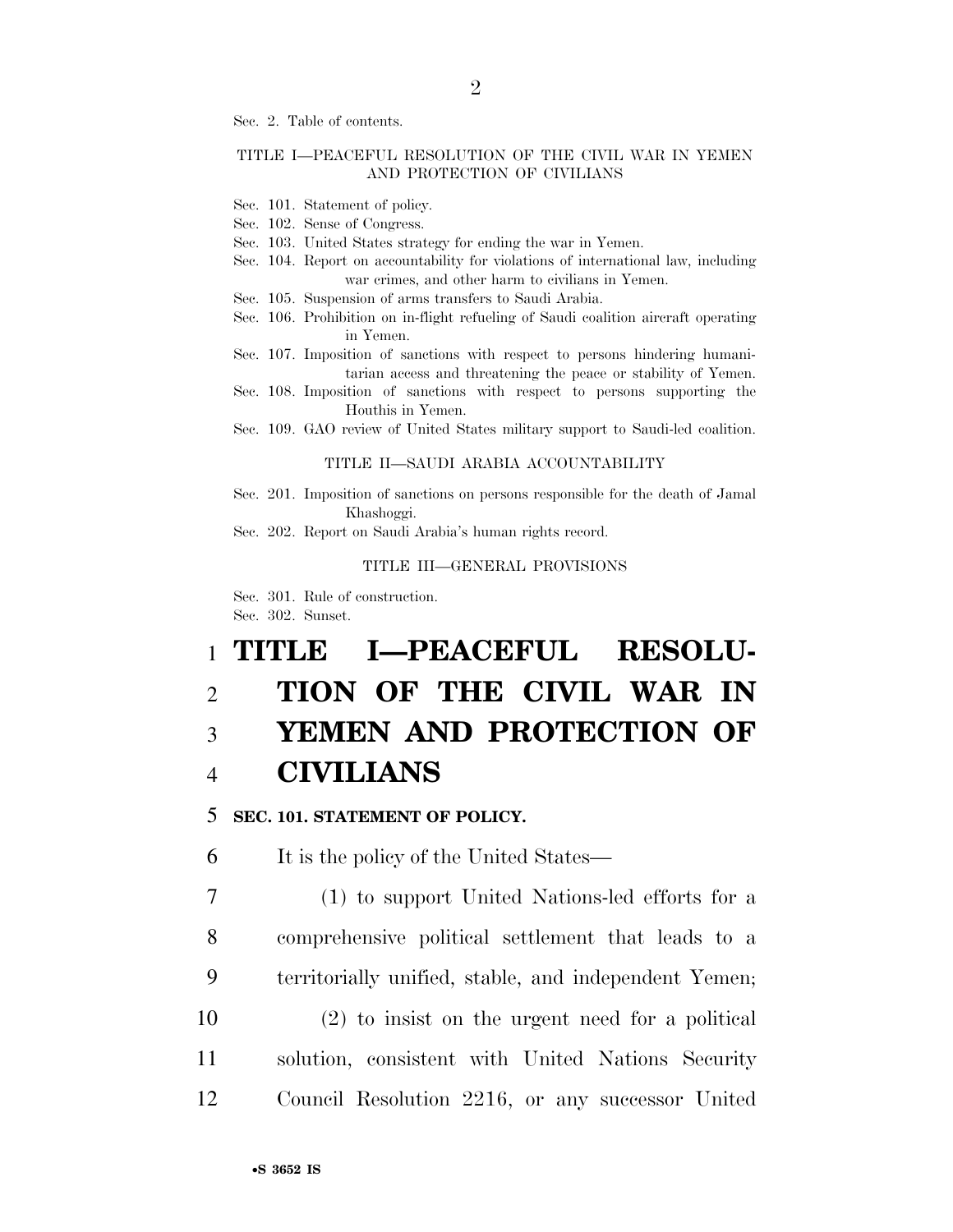| $\mathbf{1}$   | Nations Security Council Resolution demanding an       |
|----------------|--------------------------------------------------------|
| $\overline{2}$ | end to violence in Yemen and peaceful resolution of    |
| 3              | the conflict in that country;                          |
| $\overline{4}$ | (3) to reject all statements, policies, or actions     |
| 5              | advocating for a military solution to the civil war in |
| 6              | Yemen; and                                             |
| 7              | (4) to encourage long-standing United States           |
| 8              | security partners, including the Government of         |
| 9              | Saudi Arabia and the Government of the United          |
| 10             | Arab Emirates, to take the lead in confidence-build-   |
| 11             | ing measures that open space for political dialogue    |
| 12             | to end the war in Yemen and address the humani-        |
|                |                                                        |
| 13             | tarian crisis.                                         |
| 14             | SEC. 102. SENSE OF CONGRESS.                           |
| 15             | It is the sense of Congress that—                      |
| 16             | (1) direct negotiations between the Government         |
| 17             | of Saudi Arabia and representatives of the Houthi      |
| 18             | movement (also known as "Ansar Allah") are re-         |
| 19             | quired—                                                |
| 20             | (A) to reach a political solution;                     |
| 21             | (B) to address the suffering of the Yemeni             |
| 22             | people; and                                            |
| 23             | (C) to counter efforts by Iran, al Qaeda,              |
| 24             | and ISIS to exploit instability for their own ma-      |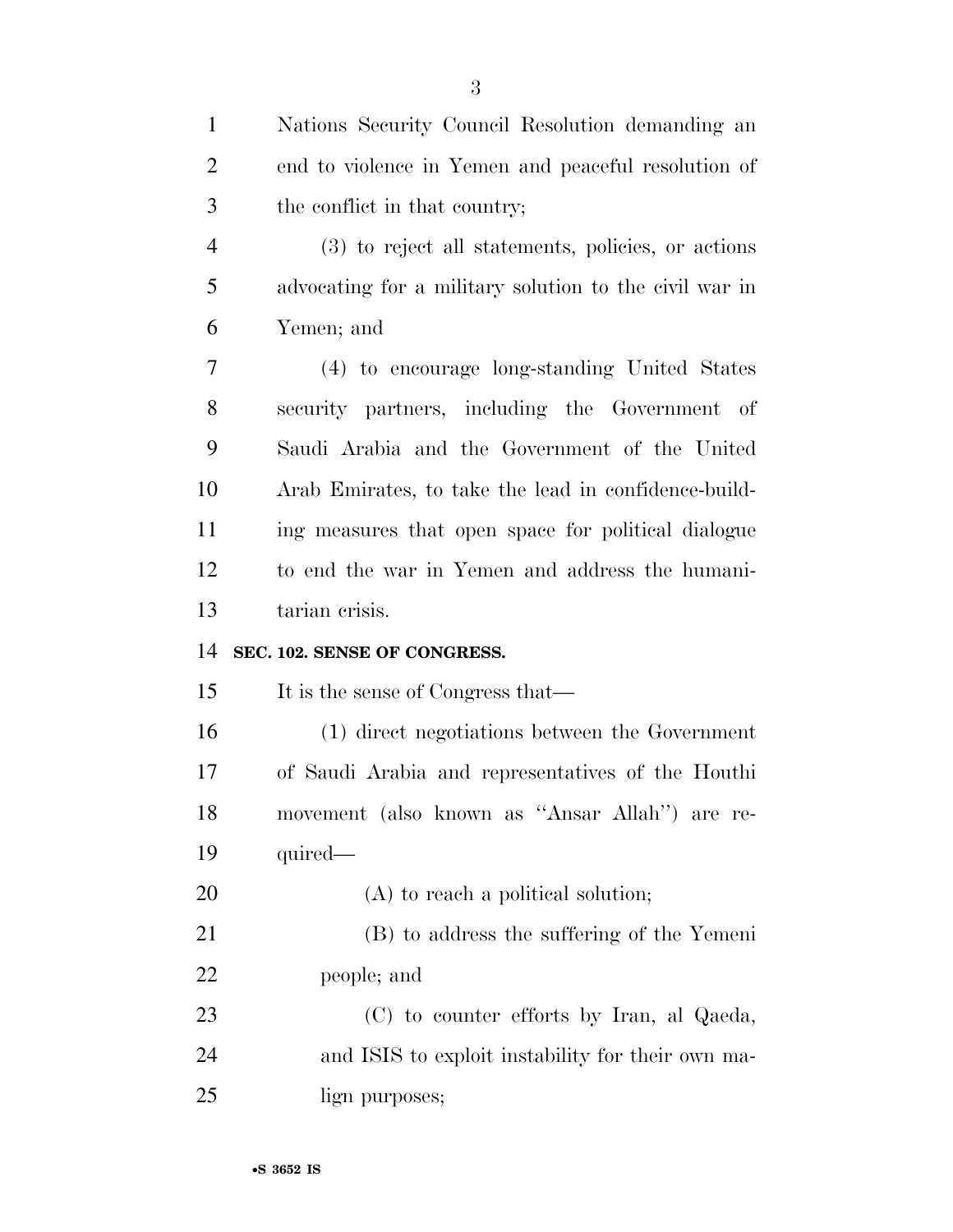| $\mathbf{1}$   | (2) the Government of Saudi Arabia and the                   |
|----------------|--------------------------------------------------------------|
| $\overline{2}$ | Government of the United Arab Emirates bear sig-             |
| 3              | nificant responsibility for the economic stabilization       |
| $\overline{4}$ | and eventual reconstruction of Yemen; and                    |
| 5              | (3) the United States and the international                  |
| 6              | community must continue to support the work of               |
| 7              | United Nations Special Envoy Martin Griffiths to             |
| 8              | achieve a political solution to the civil war in Yemen.      |
| 9              | SEC. 103. UNITED STATES STRATEGY FOR ENDING THE              |
| 10             | WAR IN YEMEN.                                                |
| 11             | (a) DEFINED TERM.—In this section, the term "ap-             |
| 12             | propriate congressional committees" means—                   |
| 13             | (1) the Committee on Foreign Relations of the                |
| 14             | Senate;                                                      |
| 15             | (2) the Committee on Armed Services of the                   |
| 16             | Senate;                                                      |
| 17             | (3) the Committee on Foreign Affairs of the                  |
| 18             | House of Representatives; and                                |
| 19             | (4) the Committee on Armed Services of the                   |
| 20             | House of Representatives.                                    |
| 21             | (b) STRATEGY.—Not later than 30 days after the               |
| 22             | date of the enactment of this Act, and every 90 days there-  |
| 23             | after until a complete cessation of hostilities in the Yemen |
| 24             | civil war, the Secretary of State, the Administrator of the  |
| 25             | United States Agency for International Development, the      |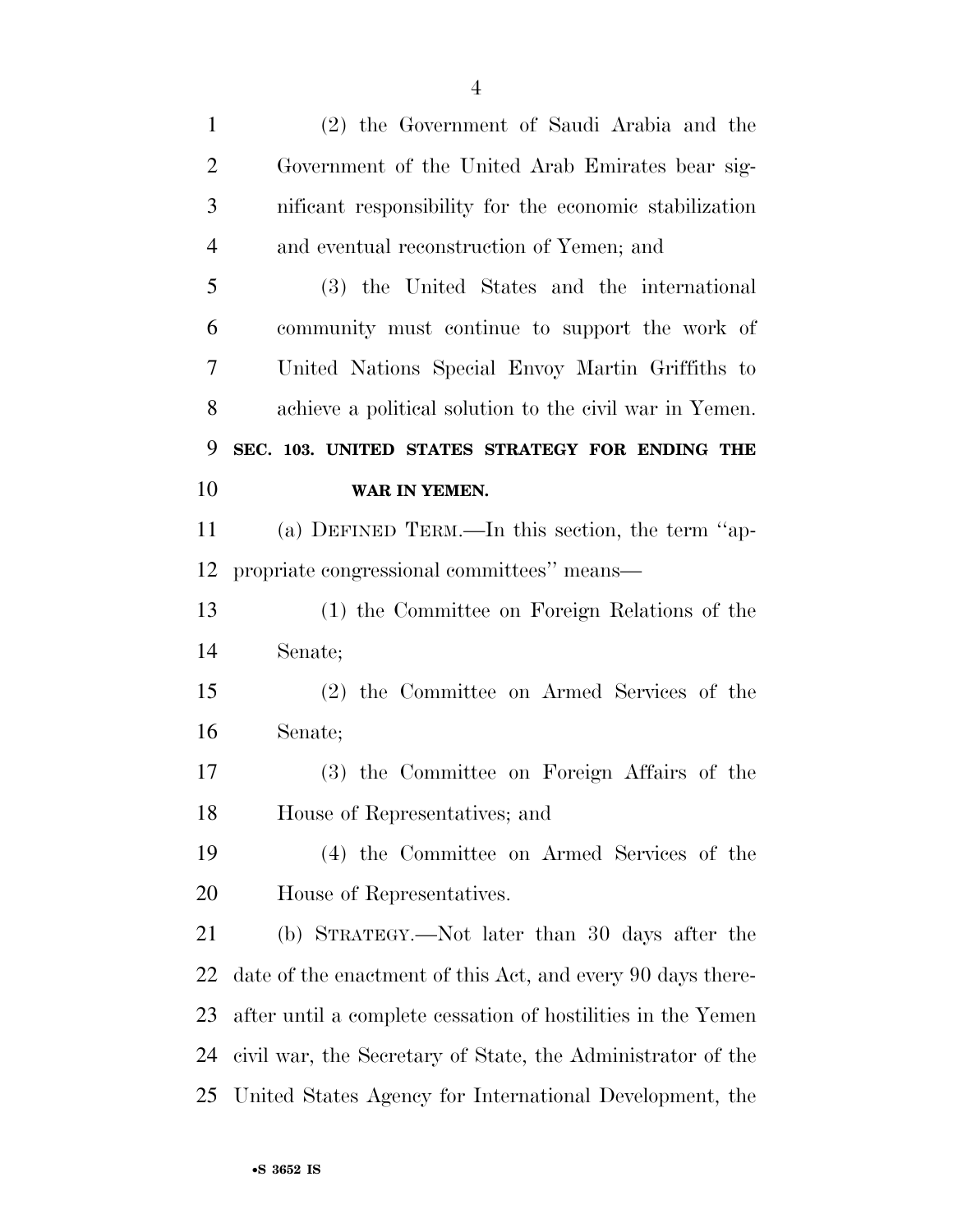Secretary of Defense, and the Director of National Intel- ligence shall provide a briefing to the appropriate congres- sional committees on the progress of the United States strategy to end the war in Yemen.

 (c) ELEMENTS.—The briefing required under sub-section (b) shall include—

 (1) a summary of the United States national security interests threatened by continued civil war and instability in Yemen;

 (2) a description of the steps necessary to end the civil war in Yemen and achieve a territorially unified, stable, and independent Yemen;

 (3) a description of whether the Saudi-led coali- tion, the internationally recognized Government of Yemen, local Yemeni forces, and Ansar Allah are taking the necessary steps referred to in paragraph 17  $(2)$ ;

 (4) a description of United States activities to encourage all parties to take the necessary steps re-20 ferred to in paragraph  $(2)$ ;

 (5) an assessment of the threat posed by Al Qaeda and the Islamic State in Yemen to United States national security, including—

 (A) a comprehensive list of all sources of support received by these groups; and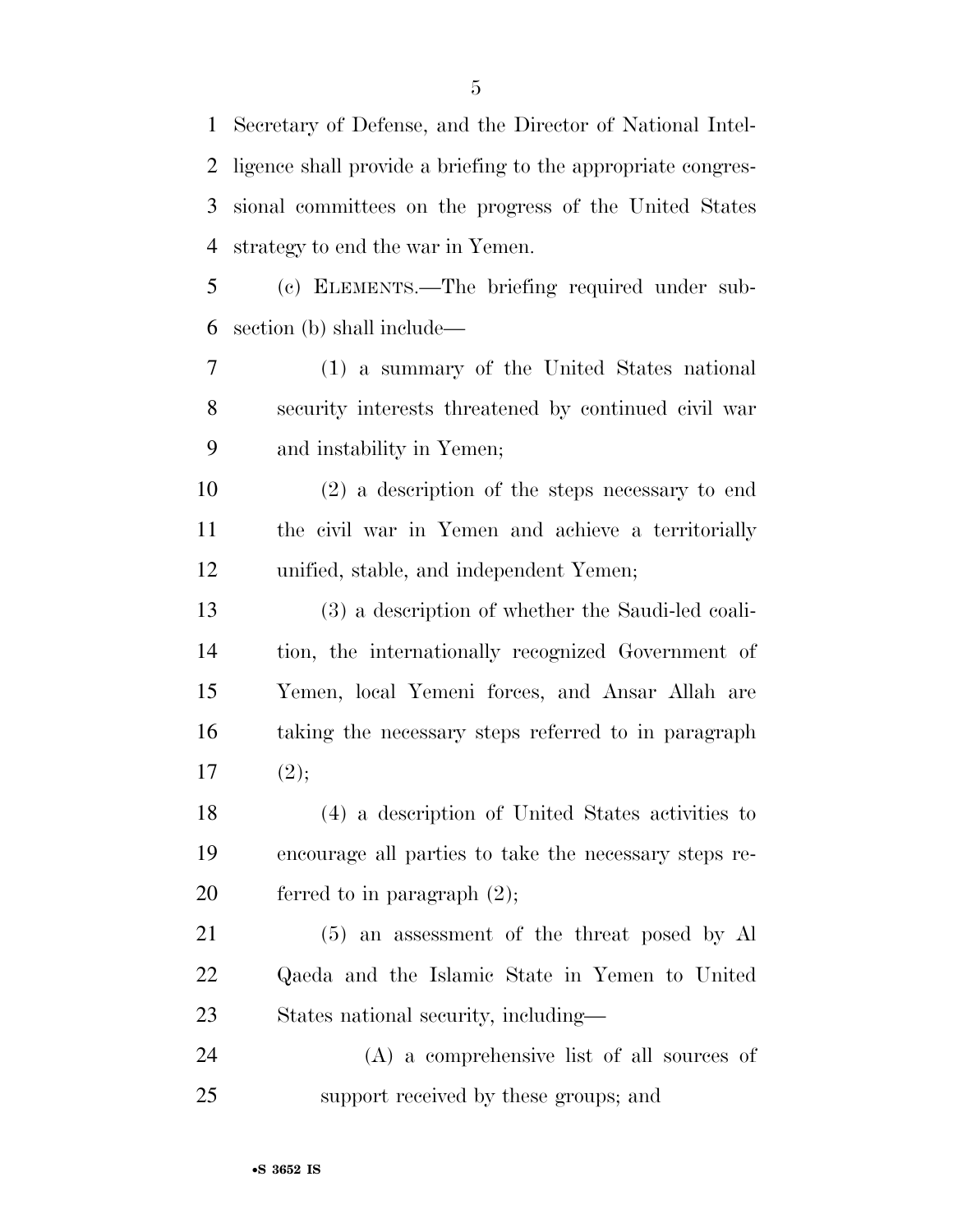| $\mathbf{1}$   | (B) an assessment regarding whether the             |
|----------------|-----------------------------------------------------|
| $\overline{2}$ | activities of Al Qaeda in the Arabian Peninsula     |
| 3              | and the Islamic State in Yemen have expanded        |
| $\overline{4}$ | or diminished since the beginning of the war in     |
| 5              | Yemen;                                              |
| 6              | (6) an explanation of how the United States         |
| 7              | has used, and plans to use, its military and diplo- |
| 8              | matic leverage-                                     |
| 9              | $(A)$ to end the civil war in Yemen; and            |
| 10             | (B) to move the stakeholders in the war to-         |
| 11             | ward a political process to end the war;            |
| 12             | (7) an assessment of Iran's activities in Yemen,    |
| 13             | including—                                          |
| 14             | $(A)$ a comprehensive summary of all recipi-        |
| 15             | ents of illicit Iranian support in Yemen; and       |
| 16             | (B) an assessment regarding whether the             |
| 17             | scope of Iran's influence and activities in         |
| 18             | Yemen have increased or decreased since the         |
| 19             | beginning of the war in Yemen;                      |
| 20             | (8) a description of Russia's activities in Yemen   |
| 21             | and an assessment of Russia's objectives for such   |
| 22             | activities; and                                     |
| 23             | (9) any other matters relevant to ending the        |
| 24             | civil war in Yemen.                                 |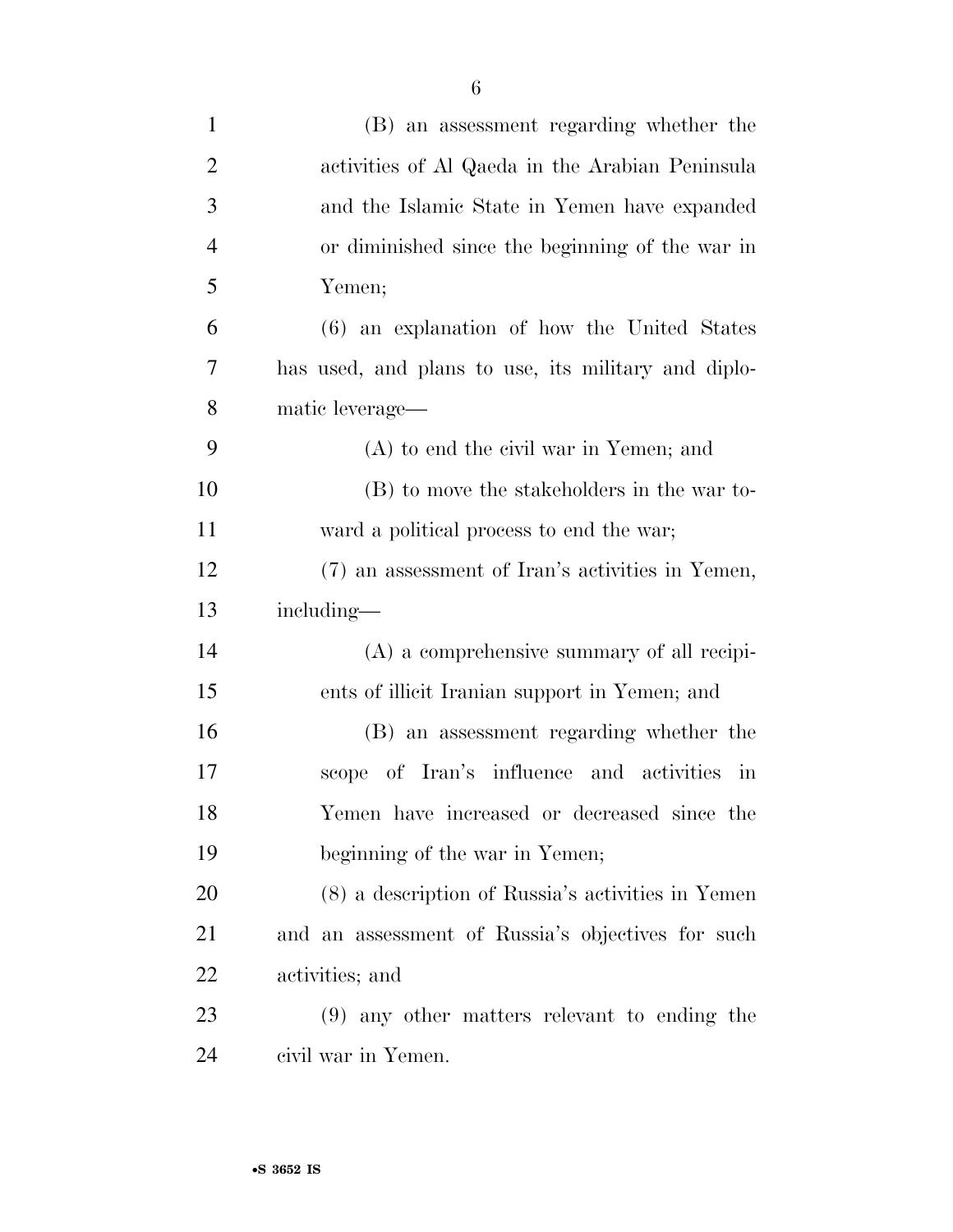| 1              | SEC. 104. REPORT ON ACCOUNTABILITY FOR VIOLATIONS     |
|----------------|-------------------------------------------------------|
| $\overline{2}$ | OF INTERNATIONAL LAW, INCLUDING WAR                   |
| 3              | CRIMES, AND OTHER HARM TO CIVILIANS IN                |
| $\overline{4}$ | YEMEN.                                                |
| 5              | (a) SENSE OF CONGRESS.—It is the sense of Con-        |
| 6              | gress that—                                           |
| 7              | (1) all stakeholders in the conflict in Yemen         |
| 8              | should end all practices involving arbitrary arrests, |
| 9              | enforced disappearances, torture, and other unlawful  |
| 10             | treatment;                                            |
| 11             | (2) all stakeholders in the conflict in Yemen         |
| 12             | should reveal the fate or the location of all persons |
| 13             | who have been subjected to enforced disappearance     |
| 14             | by such stakeholders;                                 |
| 15             | $(3)$ all persons who remain in custody as a re-      |
| 16             | sult of the conflict in Yemen should be granted im-   |
| 17             | mediate access to their families;                     |
| 18             | (4) the locations of all detention facilities run     |
| 19             | or supervised by members of the Saudi-led coalition   |
| 20             | should be revealed and brought under the super-       |
| 21             | vision of the Prosecutor General of Yemen;            |
| 22             | (5) independent monitors should be granted ac-        |
| 23             | cess to all places of detention in Yemen;             |
| 24             | $(6)$ all stakeholders to the conflict in Yemen       |
| 25             | should fully cooperate with the United Nations        |
| 26             | Panel of Experts on Yemen.                            |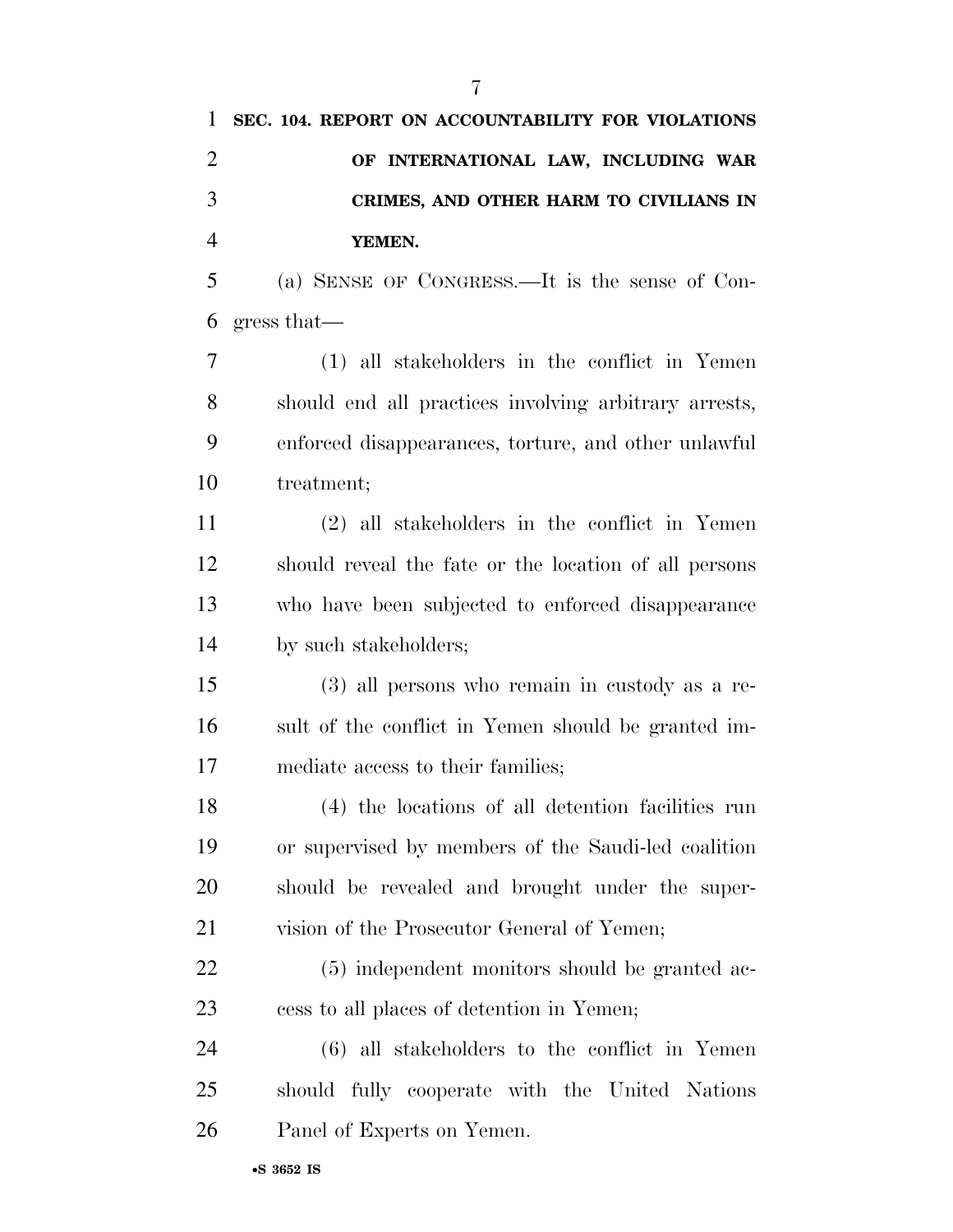(b) DEFINED TERM.—In this section, the term ''ap- propriate congressional committees'' means— (1) the Committee on Foreign Relations of the Senate; (2) the Committee on Armed Services of the Senate; (3) the Committee on Foreign Affairs of the House of Representatives; and (4) the Committee on Armed Services of the House of Representatives. (c) REPORT.—Not later than 90 days after the date of the enactment of this Act, the Secretary of State shall submit a report to the appropriate congressional commit- tees that describes the causes and consequences of civilian harm occurring in the armed conflict in Yemen, including war crimes, and gross violations of human rights as a re- sult of the actions of all parties to the conflict. (d) ELEMENTS.—The report required under sub- section (c) shall include— (1) a description of civilian harm occurring in the context of the armed conflict in Yemen, includ- ing— (A) mass casualty incidents; and (B) damage to, and destruction of, civilian infrastructure and services, including—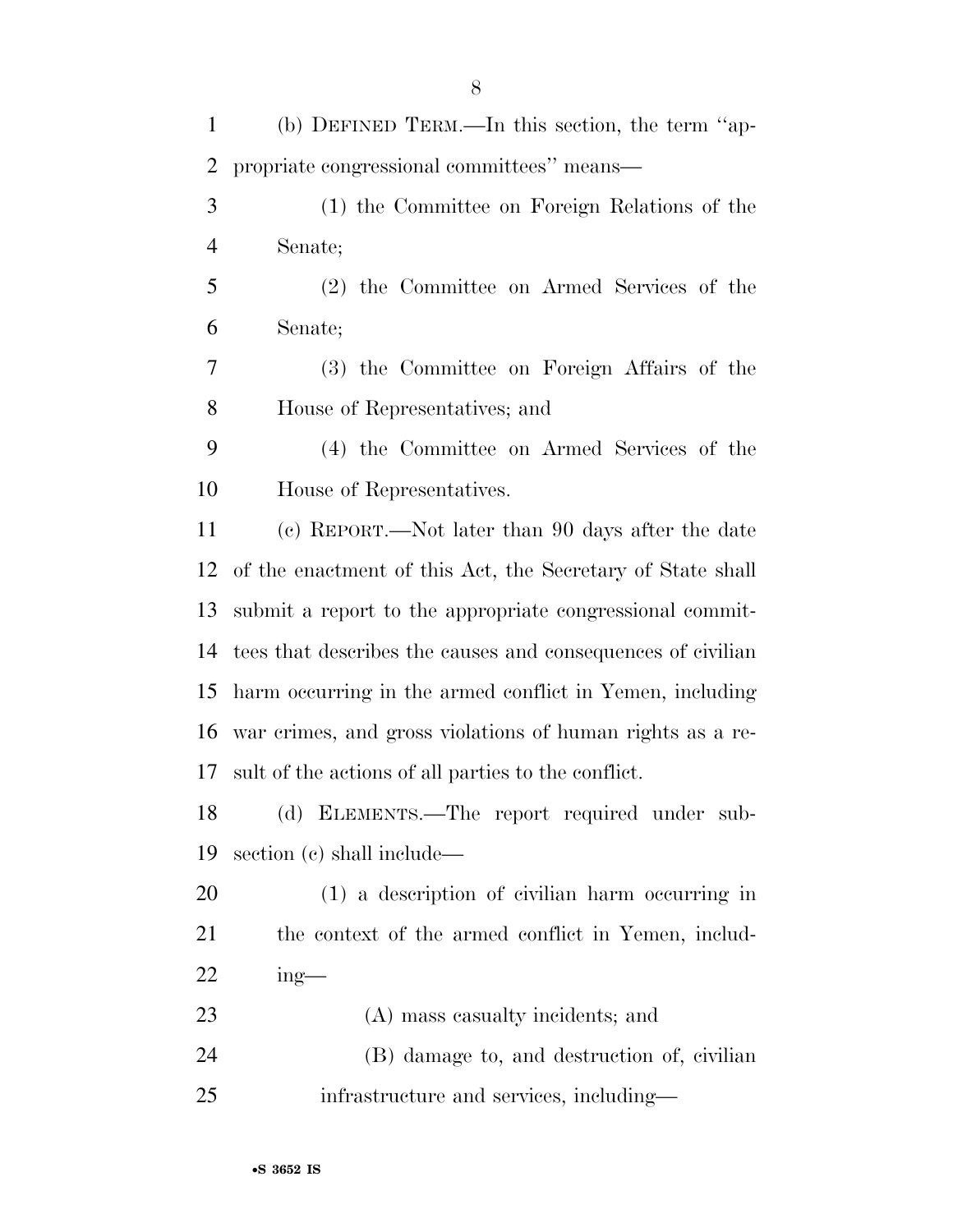| $\mathbf{1}$   | (i) hospitals and other medical facili-            |
|----------------|----------------------------------------------------|
| $\overline{2}$ | ties;                                              |
| 3              | (ii) electrical grids;                             |
| $\overline{4}$ | (iii) water systems;                               |
| 5              | (iv) ports and port infrastructure; and            |
| 6              | (v) other critical infrastructure;                 |
| 7              | (2) violations of the law of armed conflict com-   |
| 8              | mitted during the war in Yemen by—                 |
| 9              | (A) all forces involved in the Saudi-led coa-      |
| 10             | lition and all forces fighting on its behalf;      |
| 11             | (B) members of the Houthi movement and             |
| 12             | all forces fighting on its behalf;                 |
| 13             | (C) members of violent extremist organiza-         |
| 14             | tions; and                                         |
| 15             | (D) any other combatants in the conflict;          |
| 16             | $(3)$ as examples of violations referred to in     |
| 17             | paragraph $(2)$ —                                  |
| 18             | (A) alleged war crimes;                            |
| 19             | (B) specific instances of failure by the par-      |
| 20             | ties to the conflict to exercise distinction, pro- |
| 21             | portionality, and precaution in the use force in   |
| 22             | accordance with the law of armed conflict;         |
| 23             | (C) arbitrary denials of humanitarian ac-          |
| 24             | cess and the resulting impact on the alleviation   |
| 25             | of human suffering;                                |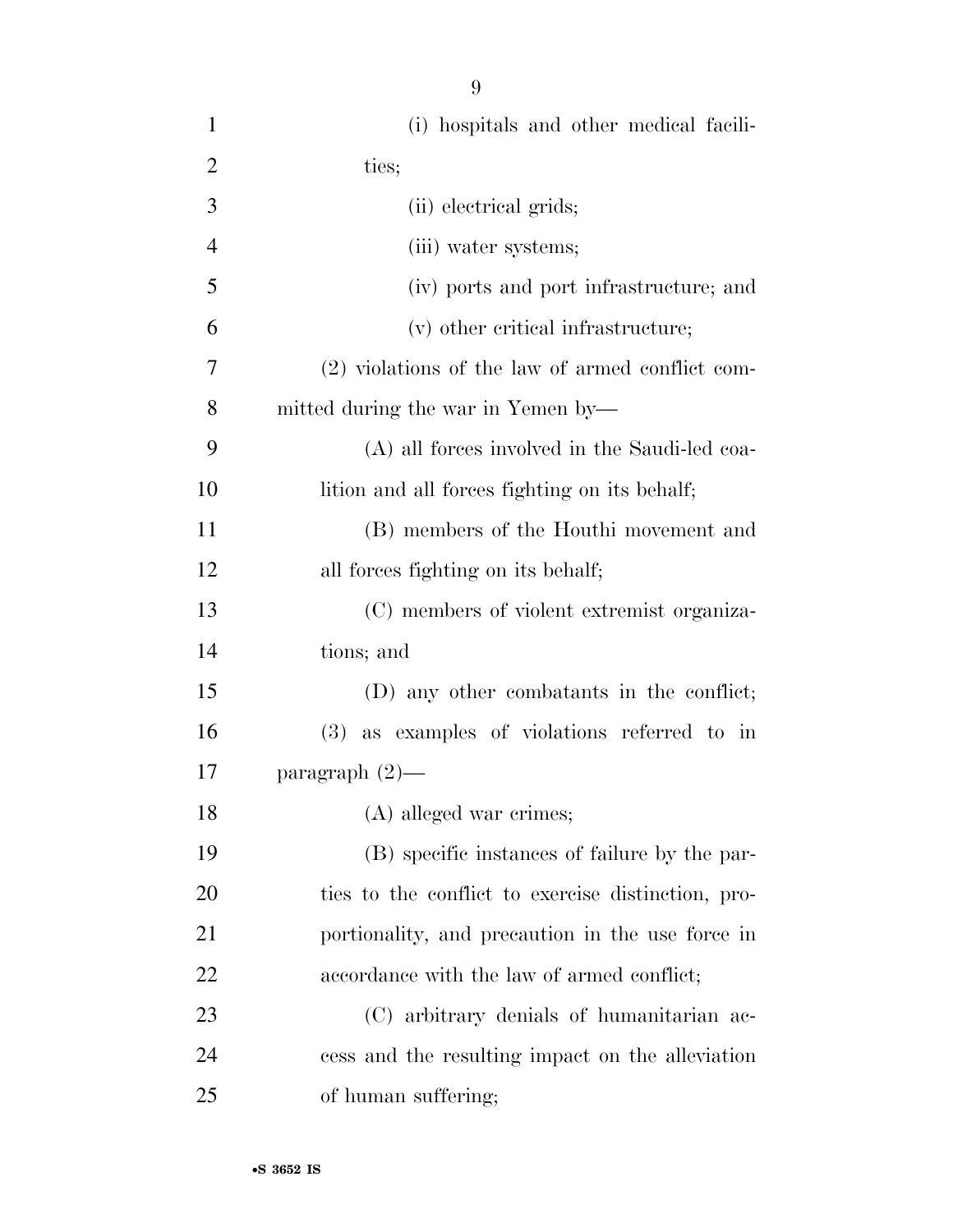| $\mathbf{1}$   | (D) detention-related abuses; and                        |
|----------------|----------------------------------------------------------|
| $\overline{2}$ | (E) other acts that may constitute viola-                |
| 3              | tions of the law of armed conflict; and                  |
| $\overline{4}$ | (4) recommendations for establishing account-            |
| 5              | ability mechanisms for the civilian harm, war crimes,    |
| 6              | other violations of the law of armed conflict, and       |
| 7              | gross violations of human rights perpetrated by par-     |
| 8              | ties to the conflict in Yemen, including—                |
| 9              | (A) the potential for prosecuting individ-               |
| 10             | uals perpetrating, organizing, directing, or or-         |
| 11             | dering such violations; and                              |
| 12             | (B) establishing condolence payments for                 |
| 13             | the impacted members of the civilian popu-               |
| 14             | lation.                                                  |
| 15             | (e) FORM.—The report required under subsection $(c)$     |
| 16             | shall be submitted in unclassified form, but may contain |
| 17             | a classified annex.                                      |
| 18             | SEC. 105. SUSPENSION OF ARMS TRANSFERS TO SAUDI          |
| 19             | ARABIA.                                                  |
| 20             | (a) DEFINED TERM.—In this section, the term "ap-         |
| 21             | propriate committees of Congress" means—                 |
| 22             | (1) the Committee on Foreign Relations of the            |
| 23             | Senate;                                                  |
| 24             | (2) the Committee on Foreign Affairs of the              |
| 25             | House of Representatives;                                |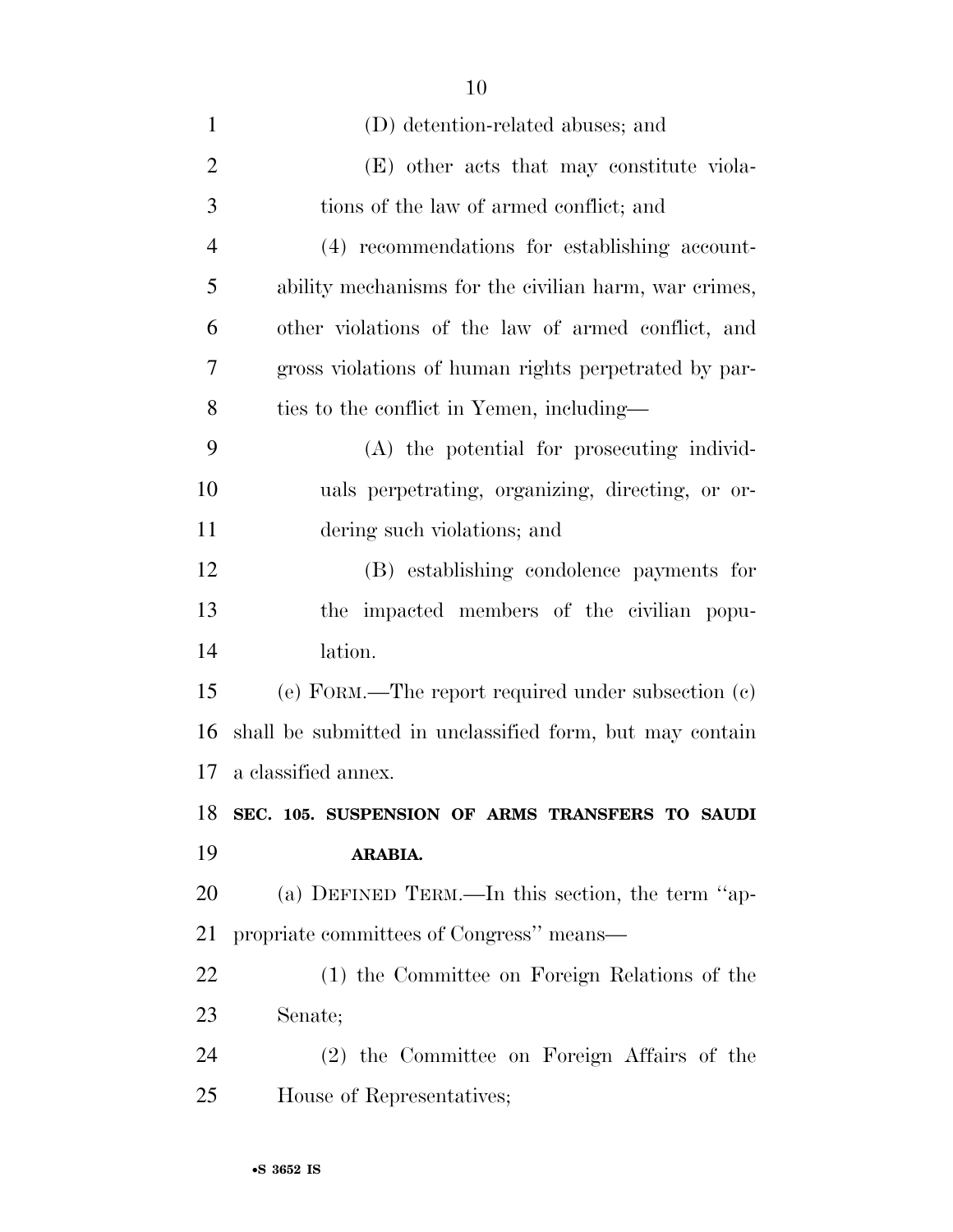(3) the Committee on Armed Services of the Senate; and

 (4) the Committee on Armed Services of the House of Representatives.

 (b) RESTRICTION.—Except as provided in subsection (c), during the period beginning on the date of the enact- ment of this Act and ending on September 30, 2020, the United States Government—

 (1) may not sell, transfer, or authorize licenses for export to the Government of Saudi Arabia any item designated under Category III, IV, VII, or VIII on the United States Munitions List pursuant to 13 section  $38(a)(1)$  of the Arms Export Control Act  $(22)$ U.S.C. 2778(a)(1)); and

 (2) shall suspend any licenses or other approv- als that were issued before the date of the enact- ment of this Act for the export to the Government of Saudi Arabia of any item designated under Cat-egory IV of the United States Munitions List.

 (c) EXCEPTION.—The prohibition under subsection (b) shall not apply to sales, transfers, or export licenses relating to ground-based missile defense systems.

 (d) WAIVER.—The President may waive the restric-tion under subsection (b) for items designated under Cat-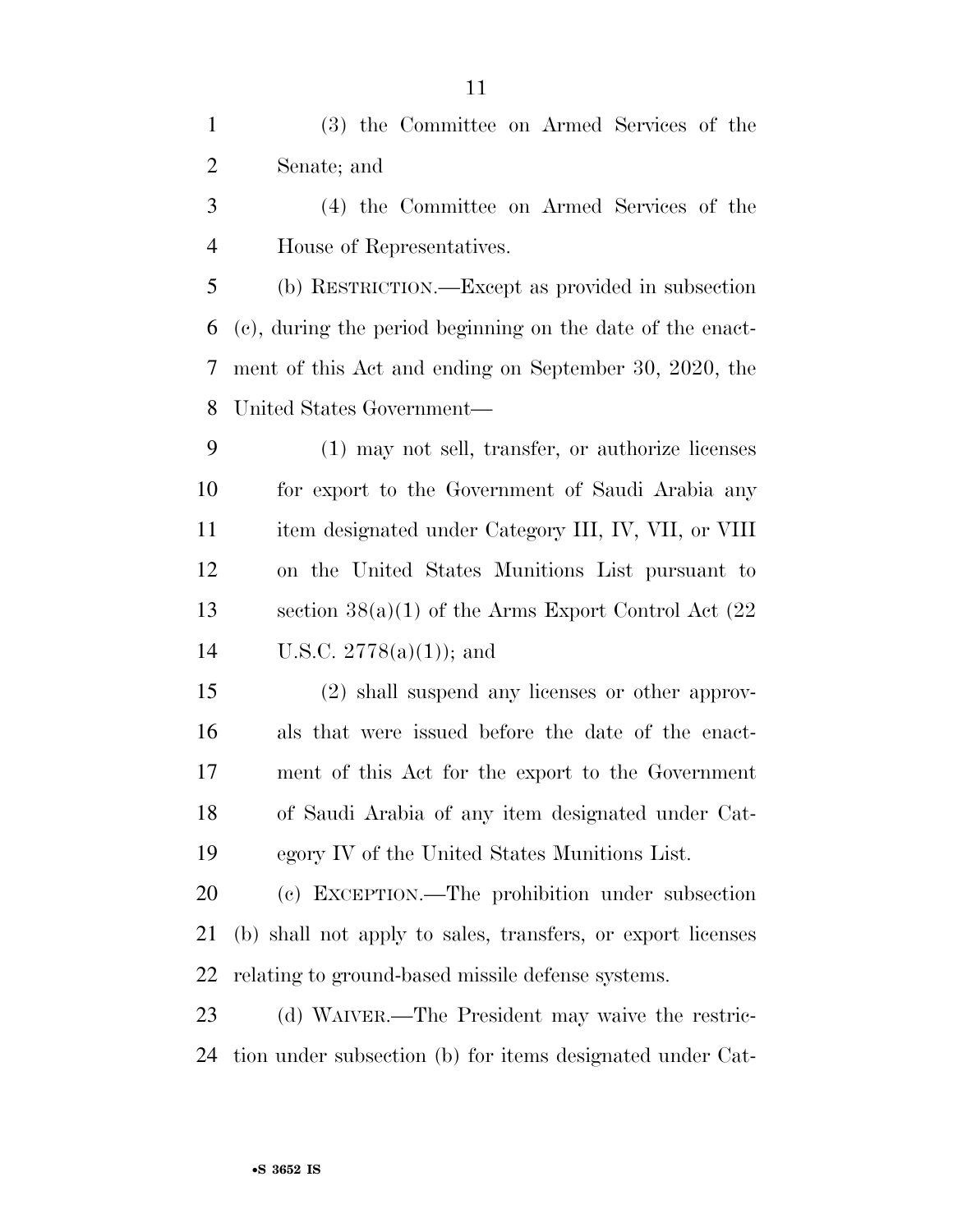| $\mathbf{1}$   | egories III, VII, and VIII of the United States Munitions |
|----------------|-----------------------------------------------------------|
| $\overline{2}$ | List not earlier than 30 days after—                      |
| 3              | (1) the Secretary of State, in coordination with          |
| $\overline{4}$ | the Secretary of Defense, submits a written, unclas-      |
| 5              | sified certification to the appropriate committees of     |
| 6              | Congress stating that—                                    |
| 7              | $(A)$ such waiver is in the national security             |
| 8              | interests of the United States;                           |
| 9              | (B) the Saudi-led coalition, during the                   |
| 10             | 180-day period immediately preceding the date             |
| 11             | of such certification, has continuously—                  |
| 12             | (i) honored a complete cessation of                       |
| 13             | hostilities in the Yemen civil war, including             |
| 14             | ending all air strikes and all offensive                  |
| 15             | ground operations that are not associated                 |
| 16             | with al Qaeda in the Arabian Peninsula or                 |
| 17             | ISIS;                                                     |
| 18             | (ii) fully supported, in statements and                   |
| 19             | actions, the work of United Nations Spe-                  |
| 20             | eial Envoy Martin Griffiths to find a polit-              |
| 21             | ical solution to the conflict in Yemen; and               |
| 22             | (iii) abstained from any actions to re-                   |
| 23             | strict, delay, or interfere with the delivery             |
| 24             | of cargo to or within Yemen unless—                       |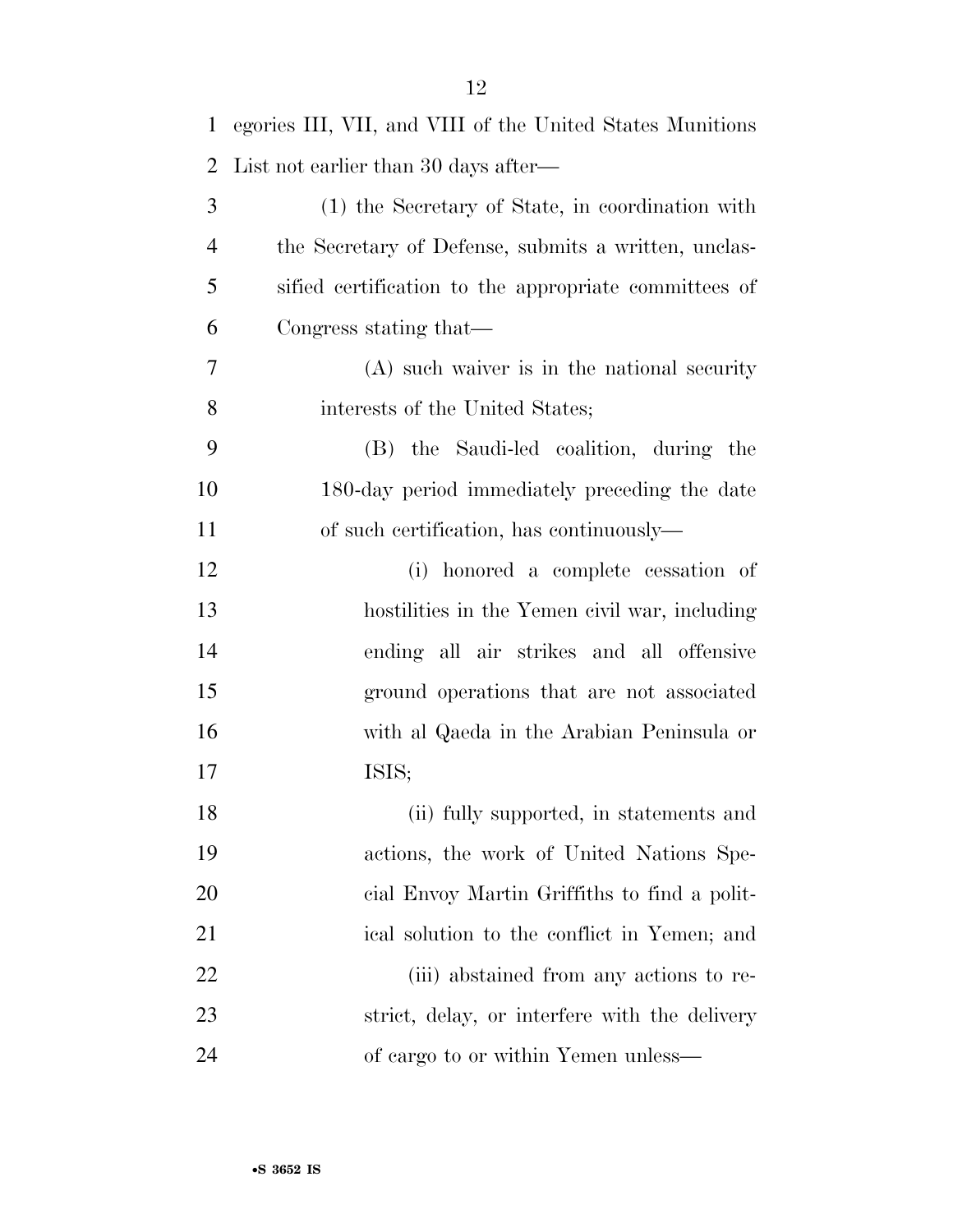| $\mathbf{1}$   | (I) such action was taken exclu-             |
|----------------|----------------------------------------------|
| $\overline{2}$ | sively to carry out inspections based        |
| 3              | on specific intelligence that a cargo        |
| $\overline{4}$ | shipment contains weapons prohibited         |
| 5              | under United Nations Security Coun-          |
| 6              | cil Resolution 2216; and                     |
| 7              | (II) the Saudi-led coalition timely          |
| 8              | submitted any reports required under         |
| 9              | such Resolution after the conclusion         |
| 10             | of such action; and                          |
| 11             | (C) Ansar Allah or associated forces, dur-   |
| 12             | ing the 180-day period immediately preceding |
| 13             | the date of such certification—              |
| 14             | (i) launched missile or unmanned aer-        |
| 15             | ial vehicle strikes into Saudi Arabia or the |
| 16             | United Arab Emirates;                        |
| 17             | (ii) conducted ground incursions into        |
| 18             | the territory of Saudi Arabia or the United  |
| 19             | Arab Emirates;                               |
| 20             | (iii) accepted weapons, weapons com-         |
| 21             | ponents, funding, or military training from  |
| 22             | the Islamic Republic of Iran;                |
| 23             | (iv) attacked vessels in the Red Sea;        |
| 24             | <b>or</b>                                    |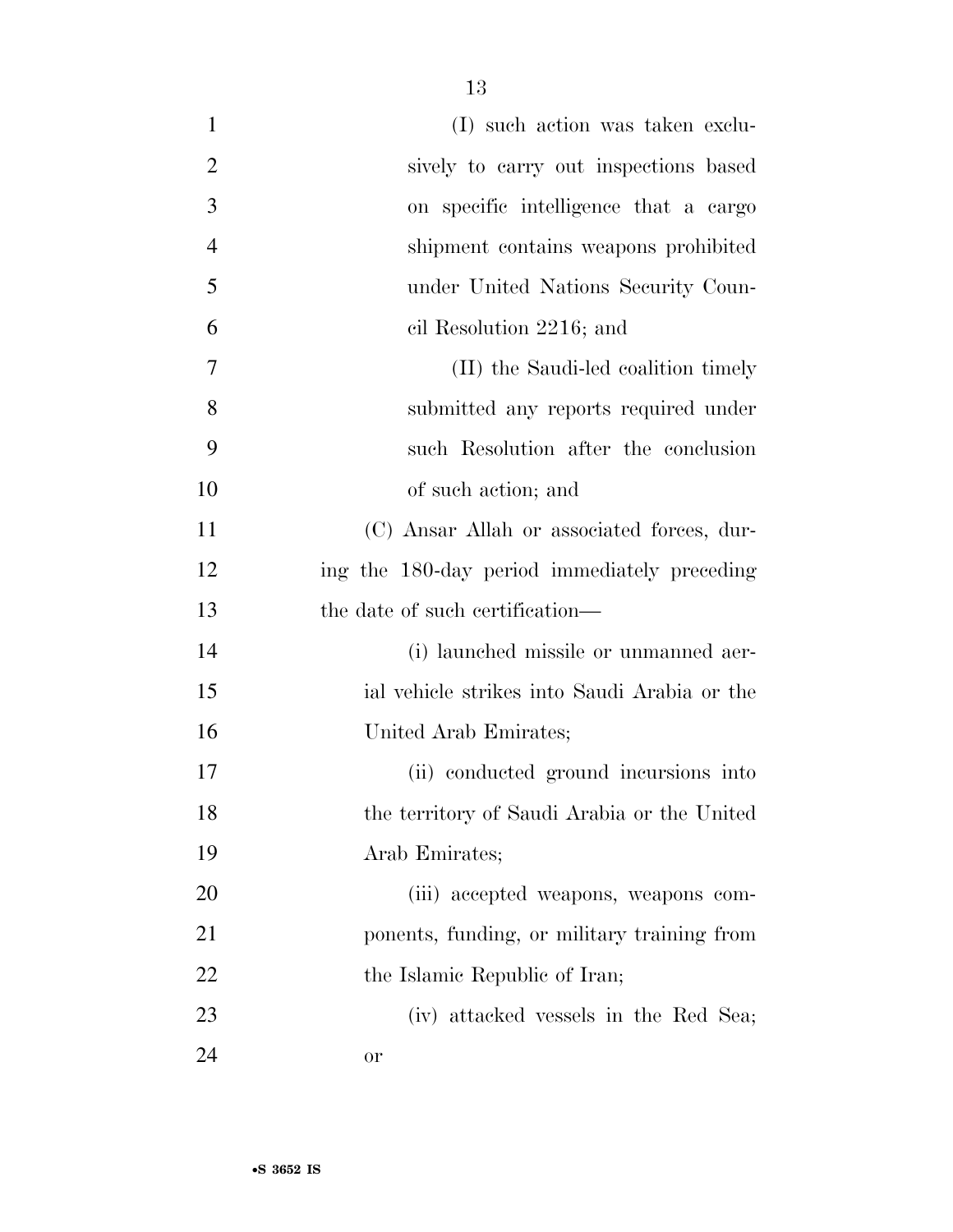| $\mathbf{1}$   | (v) prohibited or otherwise restricted,              |
|----------------|------------------------------------------------------|
| 2              | directly or indirectly, the transport or de-         |
| 3              | livery of humanitarian or commercial ship-           |
| $\overline{4}$ | ments to and within Yemen; and                       |
| 5              | $(2)$ not later than 45 days after the submission    |
| 6              | of the certification under paragraph (1), the Comp-  |
| 7              | troller General of the United States submits a writ- |
| 8              | ten, unclassified report to the appropriate commit-  |
| 9              | tees of Congress assessing the responsiveness, com-  |
| 10             | pleteness, and accuracy of such certification.       |
|                |                                                      |

 (e) CLASSIFIED BRIEFING.—If the Secretary of State and the Secretary of Defense determine that Ansar Allah has engaged in any of the actions described in subsection (d) $(1)(C)$ , the Secretaries shall provide a classified brief- ing to the appropriate committees of Congress not later than 10 days after submitting the certification under sub- section (d)(1) to provide details to support such deter-mination.

 **SEC. 106. PROHIBITION ON IN-FLIGHT REFUELING OF SAUDI COALITION AIRCRAFT OPERATING IN YEMEN.** 

 No Federal funds may be obligated or expended under section 2342 of title 10, United States Code, or under any other applicable statutory authority, to provide in-flight refueling of Saudi or Saudi-led coalition non-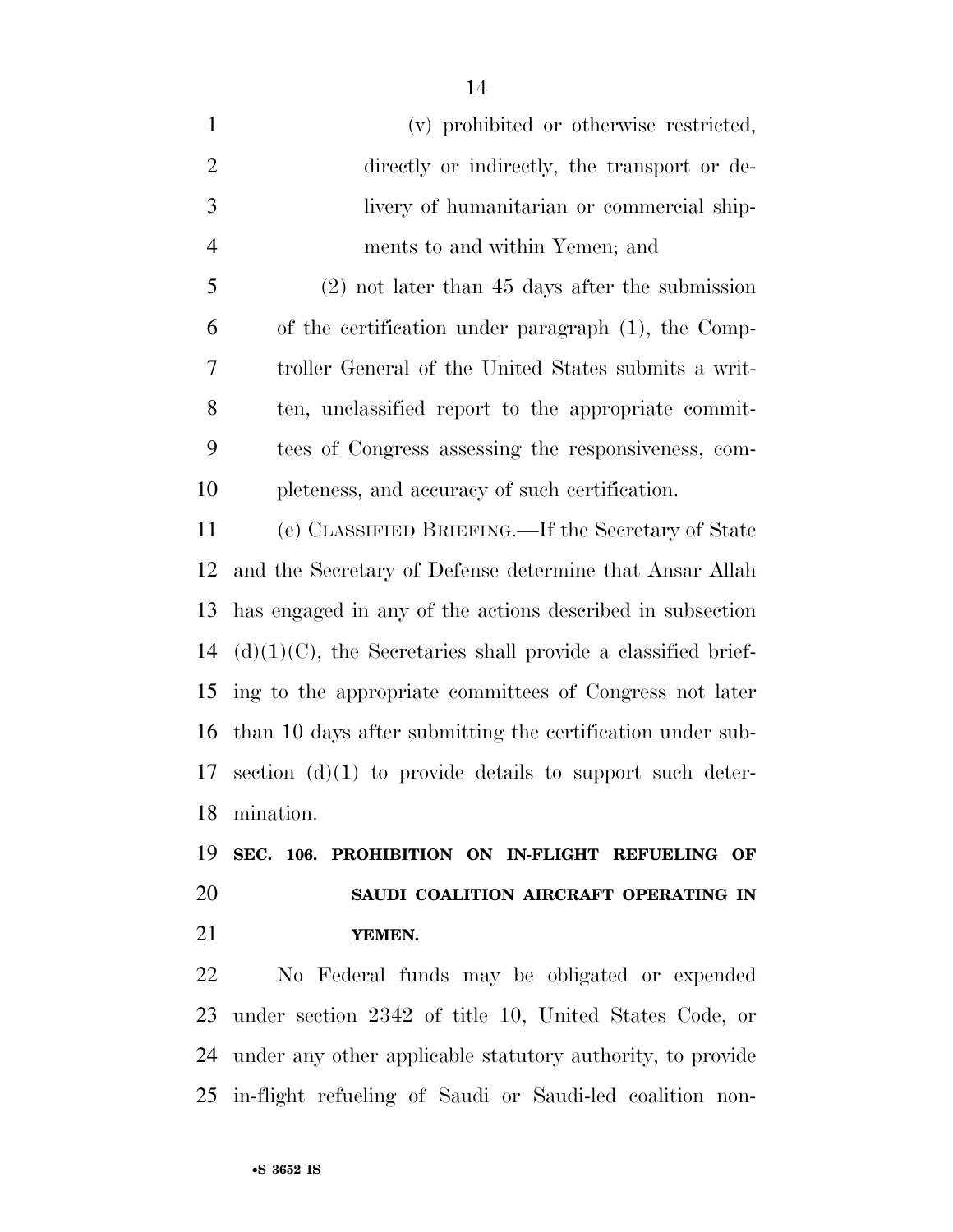United States aircraft conducting missions as part of the ongoing civil war in Yemen.

 **SEC. 107. IMPOSITION OF SANCTIONS WITH RESPECT TO PERSONS HINDERING HUMANITARIAN AC- CESS AND THREATENING THE PEACE OR STA-BILITY OF YEMEN.** 

 (a) SENSE OF CONGRESS.—It is the sense of Con- gress that the President should continue to implement Ex- ecutive Order 13611 (77 Fed. Reg. 29533), relating to blocking property of persons threatening the peace, secu-rity, or stability of Yemen.

 (b) SANCTIONS.—Not later than 60 days after the date of the enactment of this Act, the President shall im- pose the sanctions described in subsection (c) with respect to each person that the President determines—

 (1)(A) is knowingly blocking access to Yemeni ports, ports of entry, or other facilities used by the United Nations, its specialized agencies and imple- menting partners, national and international non- governmental organizations, or any other actors en-gaged in humanitarian relief activities in Yemen; or

 (B) is otherwise hindering the efforts of such organizations to deliver humanitarian relief, includ- ing through diversion of goods and materials in-tended to provide relief to civilians in Yemen;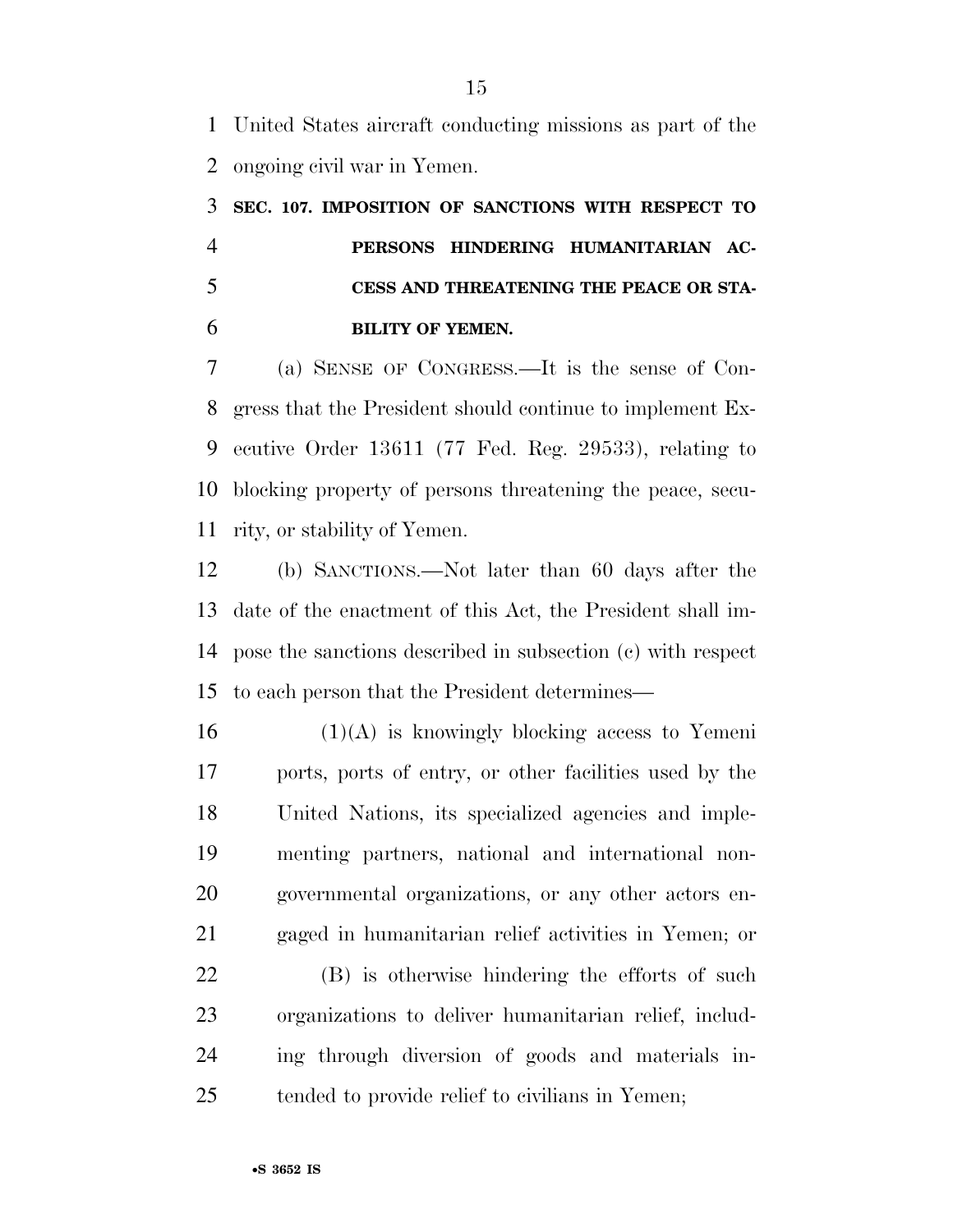| $\mathbf{1}$   | $(2)(A)$ is knowingly threatening the humani-          |
|----------------|--------------------------------------------------------|
| $\overline{2}$ | tarian actors referred to in paragraph $(1)(A)$ ; or   |
| 3              | (B) is engaging in acts of violence against such       |
| $\overline{4}$ | actors in Yemen or across conflict lines and borders;  |
| 5              | (3) is responsible for actions or policies that are    |
| 6              | intended to undermine—                                 |
| $\overline{7}$ | (A) the United Nations-led political proc-             |
| 8              | ess to end the conflict in Yemen; or                   |
| 9              | (B) efforts to promote stabilization and re-           |
| 10             | construction in Yemen;                                 |
| 11             | $(4)$ is a successor entity to a person referred to    |
| 12             | in paragraphs $(1)$ through $(3)$ ;                    |
| 13             | (5) owns or controls, or is owned or controlled        |
| 14             | by, a person referred to in paragraphs (1) through     |
| 15             | (3);                                                   |
| 16             | $(6)$ is acting for or, on behalf of, a person re-     |
| 17             | ferred to in paragraphs $(1)$ through $(3)$ ; or       |
| 18             | (7) has knowingly provided, or attempted to            |
| 19             | provide, financial, material, technological, or other  |
| <b>20</b>      | support for, or goods or services in support of, a     |
| 21             | person referred to in paragraphs $(1)$ through $(3)$ . |
| 22             | (c) SANCTIONS DESCRIBED.                               |
| 23             | (1) IN GENERAL.—The sanctions described in             |
| 24             | this subsection are the following:                     |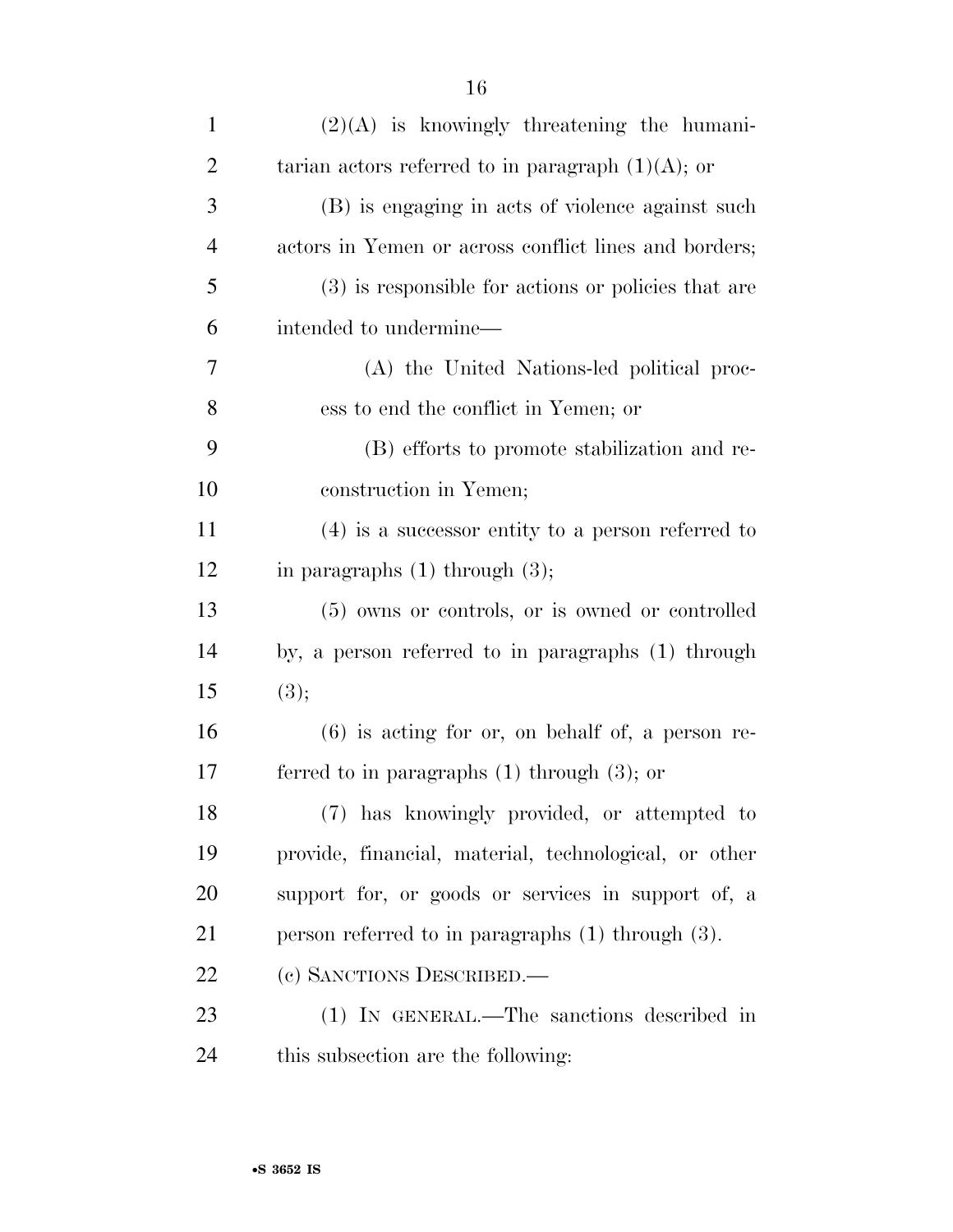| $\mathbf{1}$   | (A) ASSET BLOCKING.—In accordance with            |
|----------------|---------------------------------------------------|
| $\overline{2}$ | the International Emergency Economic Powers       |
| 3              | Act (50 U.S.C. 1701 et seq.), the President       |
| $\overline{4}$ | shall block all transactions in all property and  |
| 5              | interests in property of a person subject to sub- |
| 6              | section (a) if such property and interests in     |
| $\tau$         | property-                                         |
| 8              | (i) are in the United States;                     |
| 9              | (ii) are transported into the United              |
| 10             | States; or                                        |
| 11             | (iii) are in, or come into, the posses-           |
| 12             | sion or control of a United States person.        |
| 13             | (B) ALIENS INELIGIBLE FOR VISAS, AD-              |
| 14             | MISSION, OR PAROLE.-                              |
| 15             | EXCLUSION FROM THE UNITED<br>(i)                  |
| 16             | STATES.—The Secretary of State shall              |
| 17             | deny a visa to, and the Secretary of Home-        |
| 18             | land Security shall exclude from the              |
| 19             | United States, any alien subject to sub-          |
| 20             | section (b).                                      |
| 21             | (ii) CURRENT VISAS REVOKED.—                      |
| 22             | (I) IN GENERAL.—The issuing                       |
| 23             | consular officer, the Secretary of                |
| 24             | State, or the Secretary of Homeland               |
| 25             | Security (or a designee of any such               |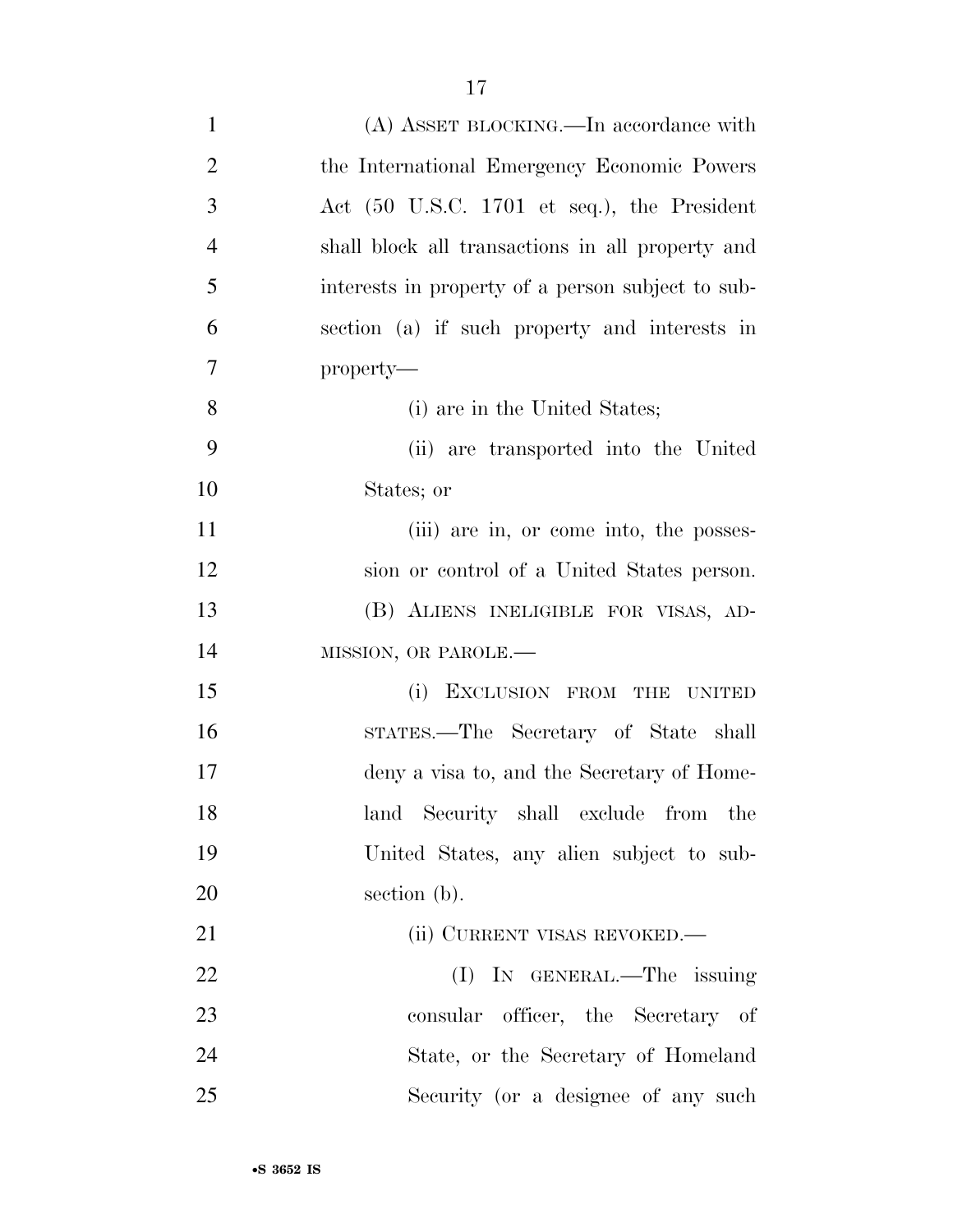| $\mathbf{1}$   | officer or Secretary) shall revoke any                 |
|----------------|--------------------------------------------------------|
| $\overline{2}$ | visa or other entry documentation                      |
| 3              | issued to an alien subject to sub-                     |
| $\overline{4}$ | section (b), regardless of when such                   |
| 5              | visa was issued.                                       |
| 6              | (II) EFFECT OF REVOCATION.—                            |
| 7              | A revocation under subclause (I) shall                 |
| 8              | take effect immediately and shall                      |
| 9              | automatically cancel any other valid                   |
| 10             | visa or entry documentation that is in                 |
| 11             | the alien's possession.                                |
| 12             | (2) INAPPLICABILITY OF NATIONAL EMER-                  |
| 13             | GENCY REQUIREMENT.—The requirements under              |
| 14             | section 202 of the International Emergency Eco-        |
| 15             | nomic Powers Act (50 U.S.C. 1701) shall not apply      |
| 16             | for purposes of the imposition of sanctions under      |
| 17             | this section.                                          |
| 18             | (3) PENALTIES.—Any person that violates, at-           |
| 19             | tempts to violate, conspires to violate, or causes a   |
| 20             | violation described in subsection (b), or any regula-  |
| 21             | tion, license, or order issued to carry out such para- |
| 22             | graph, shall be subject to the penalties set forth in  |
| 23             | subsections (b) and (c) of section $206$ of the Inter- |
| 24             | national Emergency Economic Powers Act<br>(50)         |
| 25             | U.S.C. 1705) to the same extent as a person that       |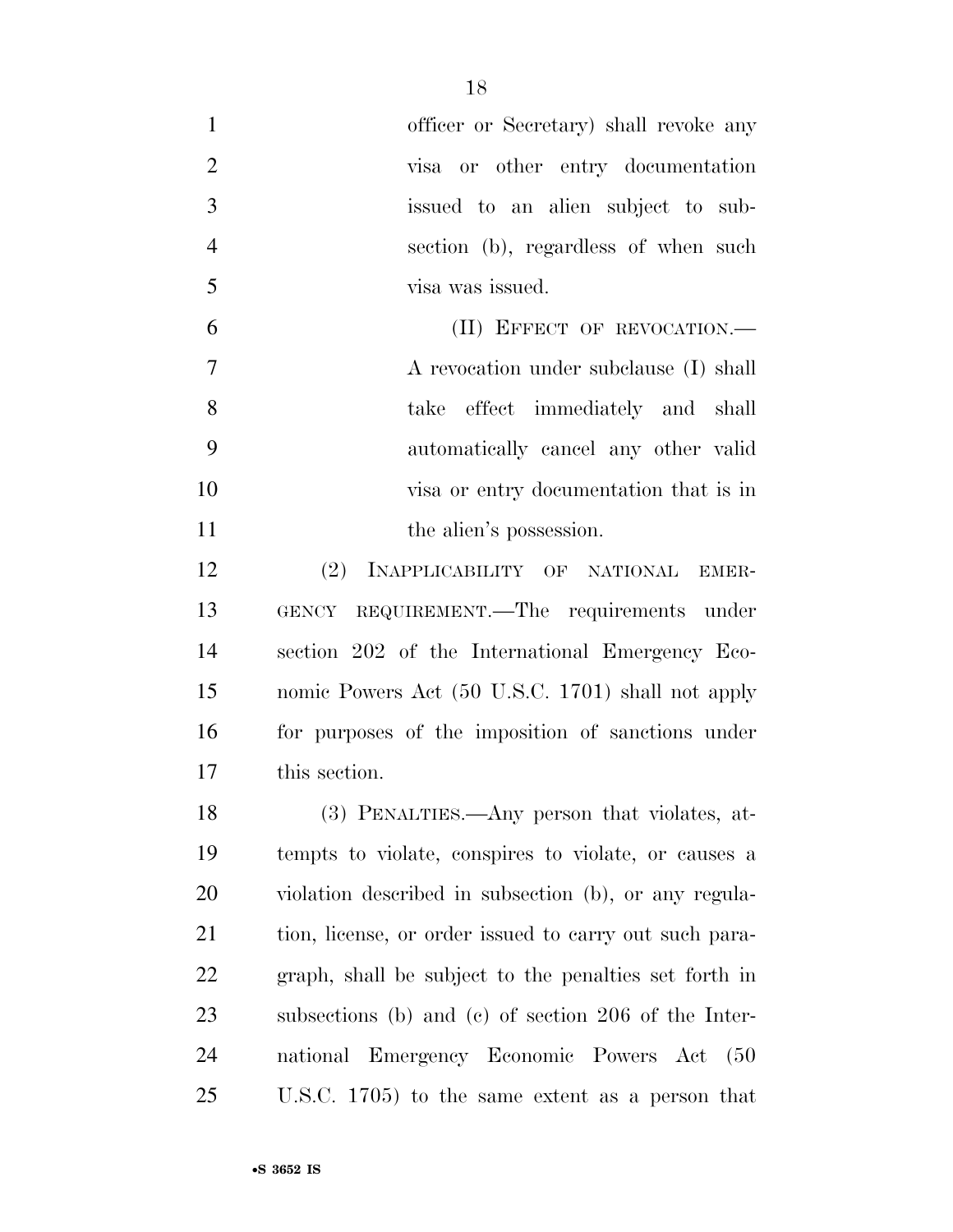### **SEC. 108. IMPOSITION OF SANCTIONS WITH RESPECT TO PERSONS SUPPORTING THE HOUTHIS IN YEMEN.**

 (a) DETERMINATION.—Not later than 30 days after the date of the enactment of this Act, the President shall determine if the Houthi movement (also known as ''Ansar Allah'') has engaged meaningfully in United Nations-led efforts for a comprehensive political settlement that leads to a territorially unified, stable, and independent Yemen. (b) SANCTIONS.—If the President is unable to make the determination described in subsection (a), the Presi- dent shall impose the sanctions described in subsection (c) on any person that the President determines—

 (1) has knowingly assisted, sponsored, provided, or attempted to provide significant financial, mate- rial, or technological support for, or goods or serv- ices in support of, the Houthis movement in Yemen, its successor entities, entities that own or control, or are owned or controlled by, the Houthi movement, or entities acting for, or on behalf of, the Houthi move-ment;

 (2) has knowingly engaged in any activity that materially contributes to the supply, sale, or direct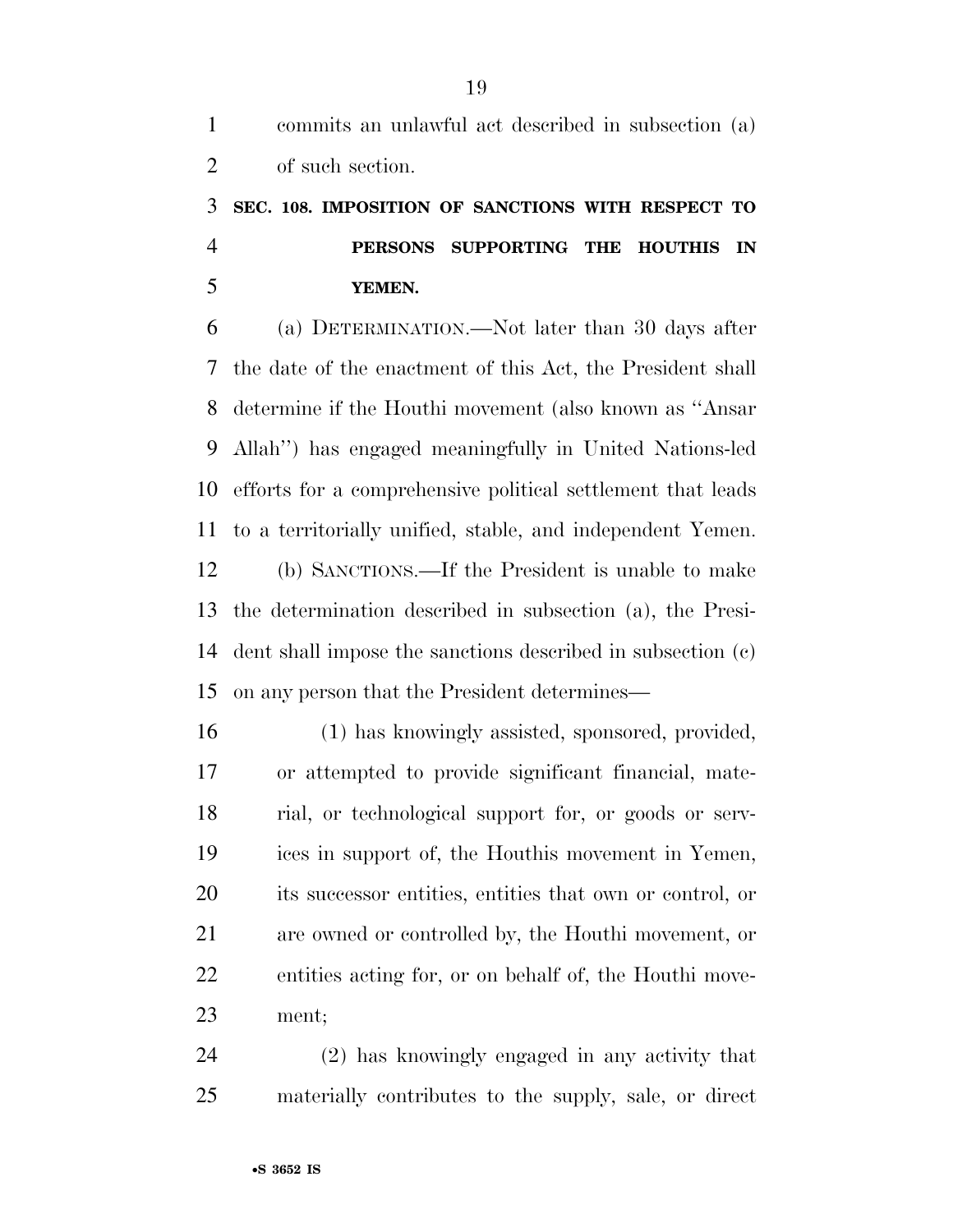or indirect transfer to or from the Houthi movement in Yemen, its successor entities, entities that own or control, or are owned or controlled by, the Houthi movement, or entities acting for or on behalf of the Houthi movement, of any firearms or ammunition, battle tanks, armored vehicles, artillery or mortar systems, aircraft, attack helicopters, warships, mis- siles or missile systems, or explosive mines of any type (as such terms are defined for the purpose of the United Nations Register of Conventional Arms), ground-to-air missiles, unmanned aerial vehicles, or related materiel, including spare parts;

 (3) has knowingly provided any technical train- ing, financial resources or services, advice, other services or assistance related to the supply, sale, transfer, manufacture, maintenance, or use of arms and related materiel described in paragraph (2) to the Houthi movement in Yemen, its successor enti- ties, entities that own or control, or are owned or controlled by, the Houthi movement, or entities act-21 ing for or on behalf of the Houthi movement;

 (4) is a successor entity to a person described 23 in paragraph  $(1)$ ,  $(2)$ , or  $(3)$ ;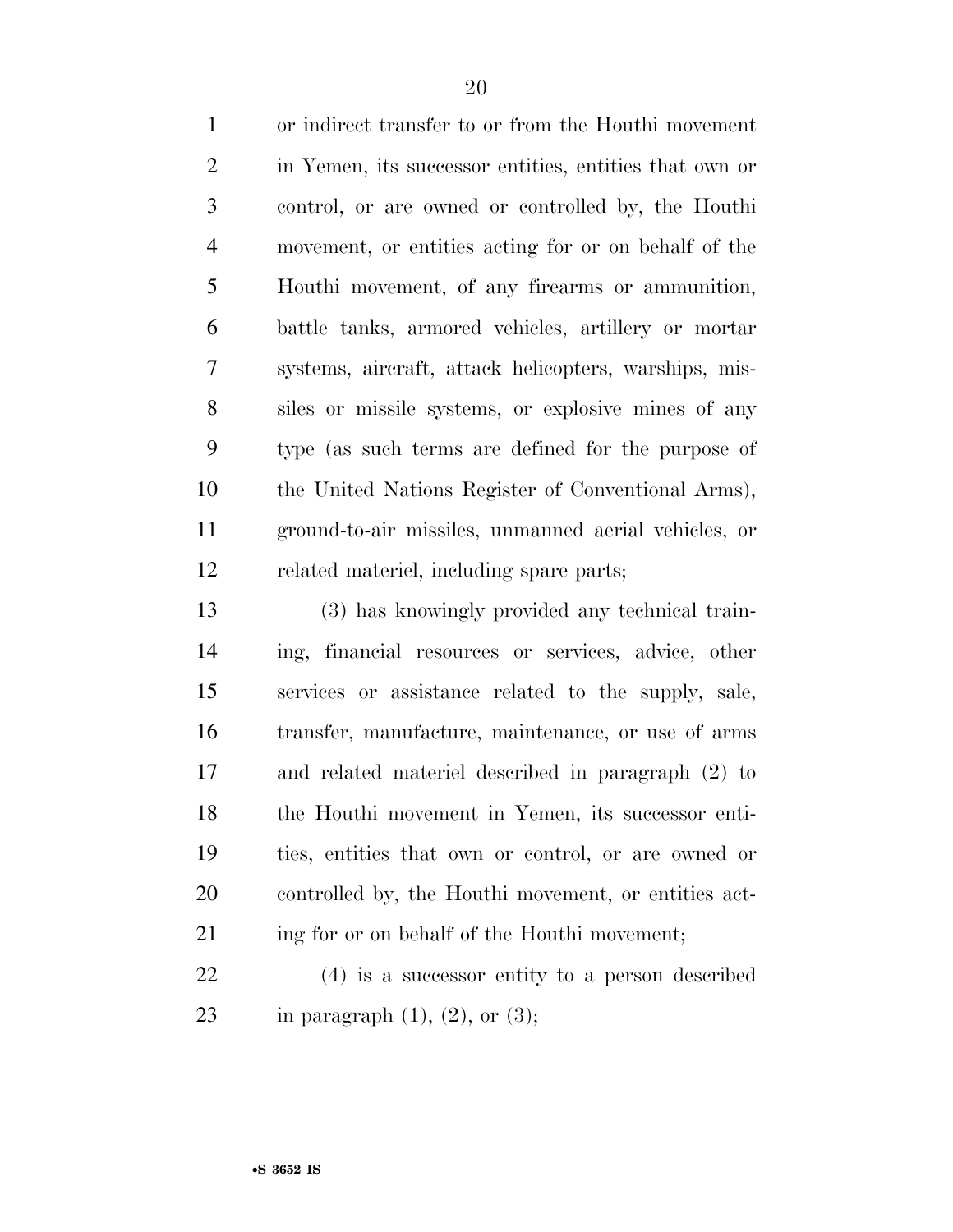| $\mathbf{1}$   | $(5)$ is an entity that owns or controls, or is                  |
|----------------|------------------------------------------------------------------|
| $\overline{2}$ | owned or controlled by, a person described in para-              |
| 3              | graph $(1)$ , $(2)$ , or $(3)$ ; or                              |
| $\overline{4}$ | $(6)$ is an entity that is acting for, or on behalf              |
| 5              | of, a person referred to in paragraph $(1)$ , $(2)$ , or $(3)$ . |
| 6              | (c) SANCTIONS DESCRIBED.                                         |
| 7              | (1) IN GENERAL.—The sanctions described in                       |
| 8              | this subsection are the following:                               |
| 9              | (A) ASSET BLOCKING.—In accordance with                           |
| 10             | the International Emergency Economic Powers                      |
| 11             | Act (50 U.S.C. 1701 et seq.), the President                      |
| 12             | shall block all transactions in property, or inter-              |
| 13             | ests in property, of a person subject to sub-                    |
| 14             | section (b) if such property or interests in prop-               |
| 15             | $erty$ —                                                         |
| 16             | (i) are in the United States;                                    |
| 17             | (ii) are transported into the United                             |
| 18             | States; or                                                       |
| 19             | (iii) are in, or come into, the posses-                          |
| 20             | sion or control of a United States person.                       |
| 21             | (B) ALIENS INELIGIBLE FOR VISAS, AD-                             |
| 22             | MISSION, OR PAROLE.-                                             |
| 23             | (i) EXCLUSION FROM THE UNITED                                    |
| 24             | STATES.—The Secretary of State shall                             |
| 25             | deny a visa to, and the Secretary of Home-                       |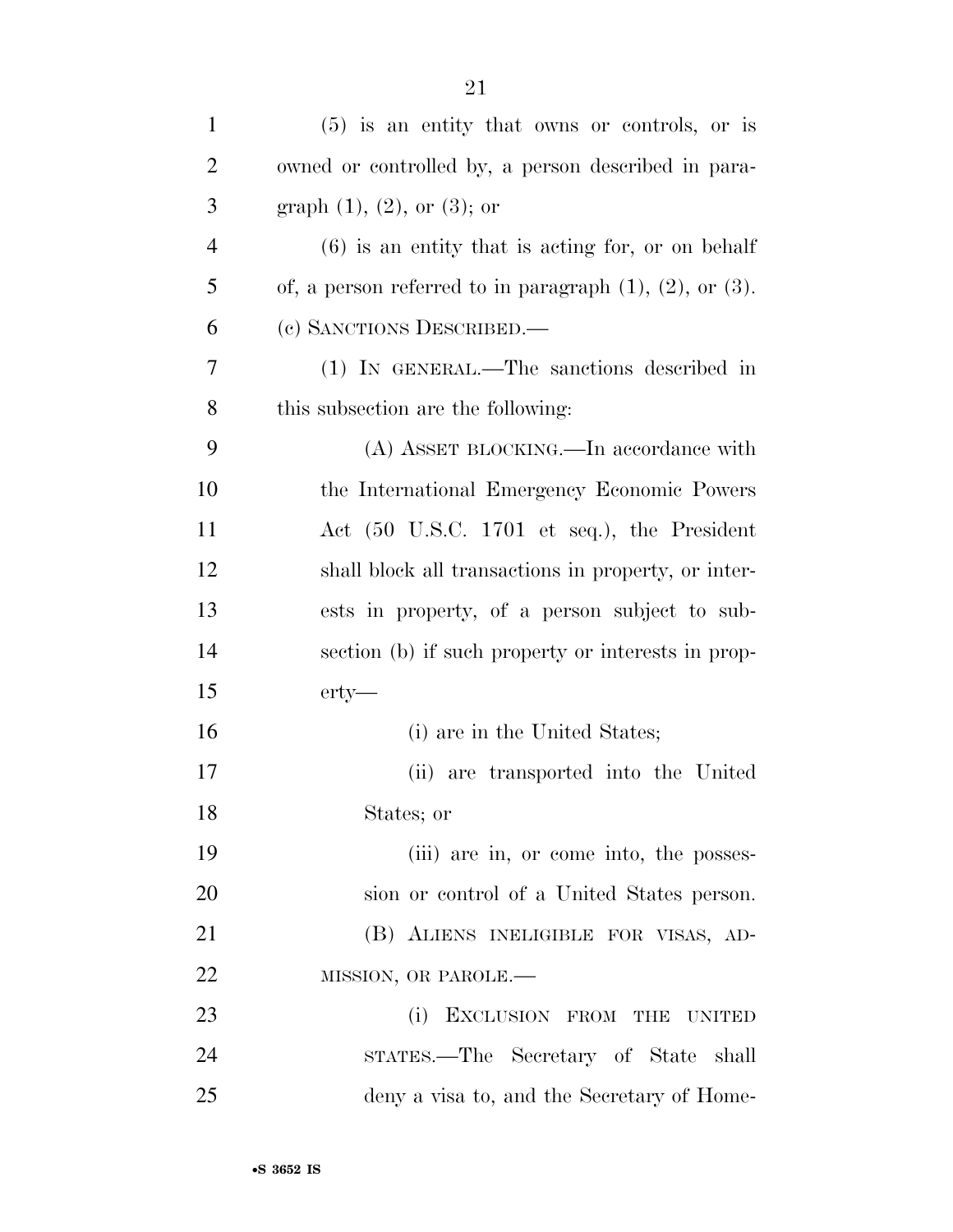- land Security shall exclude from the United States, any alien subject to sub-section (b).
- (ii) CURRENT VISAS REVOKED.— (I) IN GENERAL.—The issuing consular officer, the Secretary of State, or the Secretary of Homeland Security (or a designee of any such officer or Secretary) shall revoke any visa or other entry documentation issued to an alien subject to sub- section (b), regardless of when such visa was issued.

14 (II) EFFECT OF REVOCATION.— 15 A revocation under subclause (I) shall take effect immediately and shall automatically cancel any other valid visa or entry documentation that is in 19 the alien's possession.

20 (C) DENIAL OF CERTAIN TRANS-21 ACTIONS.—Any letter of offer and acceptance, or license to export, any defense article or de- fense service controlled for export under the Arms Export Control Act (22 U.S.C. 2751 et seq.) or the Export Administration Act of 1979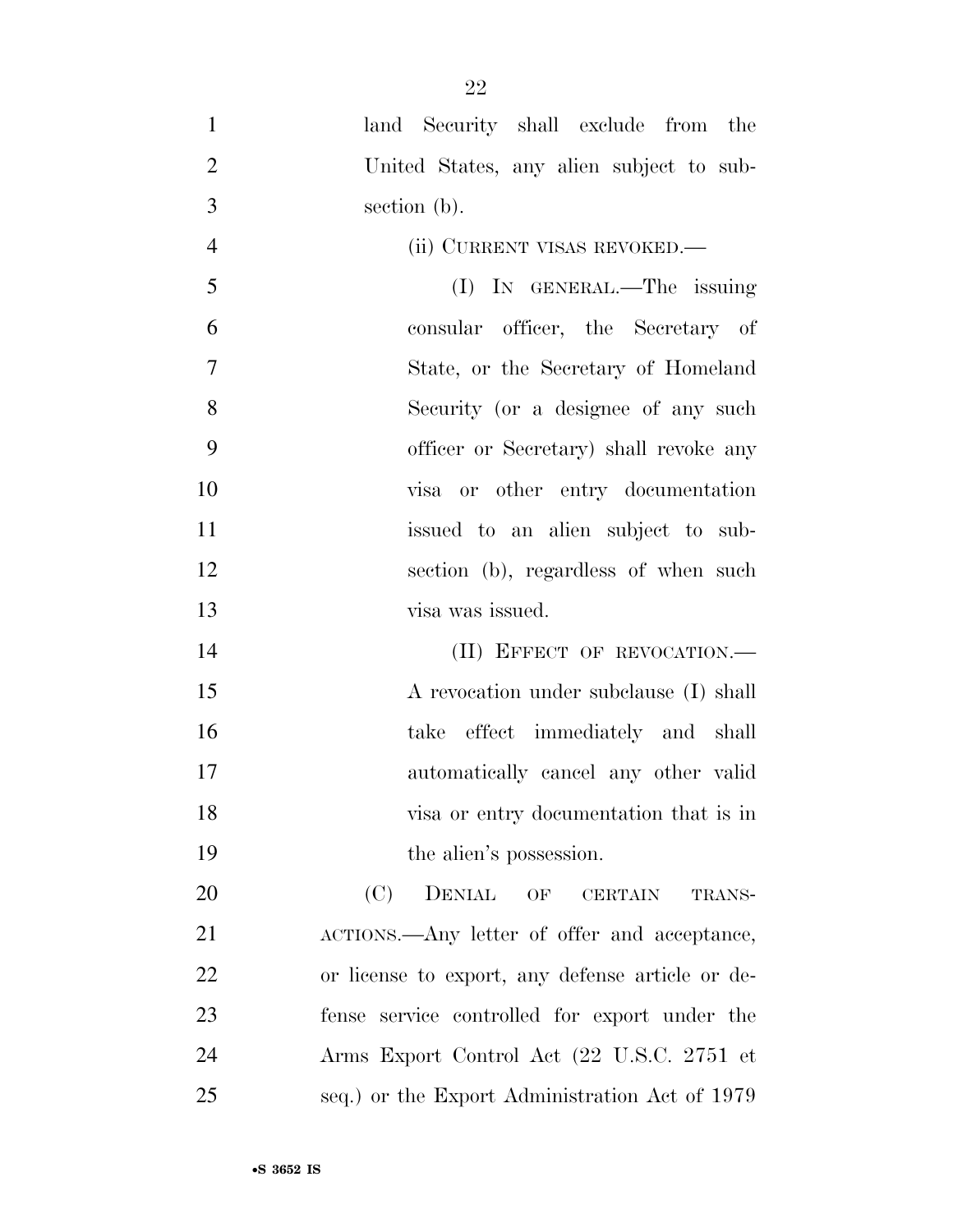(50 U.S.C. 4601 et seq.), as continued in force by the International Emergency Economic Pow- ers Act (50 U.S.C. 1701 et seq.), requested by a person described in subsection (b) shall be de- nied until the date that is 180 days after the date on which the Secretary of State certifies to Congress that any action by such person de-scribed in subsection (b) has ceased.

 (2) INAPPLICABILITY OF NATIONAL EMER- GENCY REQUIREMENT.—The requirements under section 202 of the International Emergency Eco- nomic Powers Act (50 U.S.C. 1701) shall not apply for purposes of the imposition of sanctions under this section.

 (3) PENALTIES.—Any person that violates, at- tempts to violate, conspires to violate, or causes a violation of paragraph (1), (2), or (3) of subsection (b), or any regulation, license, or order issued to carry out such paragraph, shall be subject to the penalties set forth in subsections (b) and (c) of sec- tion 206 of the International Emergency Economic Powers Act (50 U.S.C. 1705) to the same extent as a person that commits an unlawful act described in subsection (a) of such section.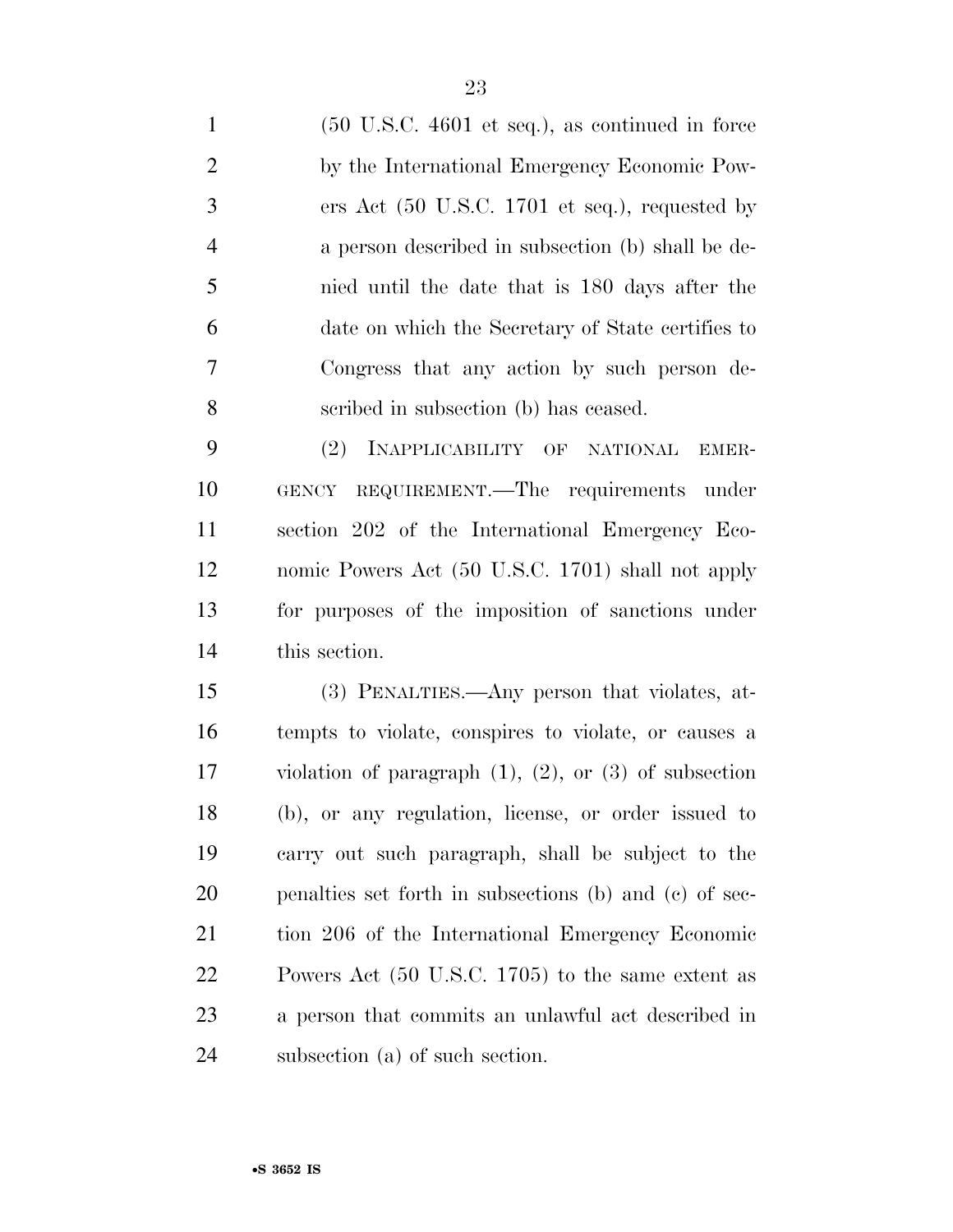(d) EXCEPTION.—The sanctions described in sub- section (c)(1) shall not apply to any act incidental or nec- essary to the provision of urgently needed humanitarian assistance.

### **SEC. 109. GAO REVIEW OF UNITED STATES MILITARY SUP-PORT TO SAUDI-LED COALITION.**

 (a) REVIEW.—The Comptroller General of the United States shall conduct a review of the United States military support to the Saudi-led coalition that evaluates—

 (1) the manner and extent to which the United States military provides support to the Saudi-led co-alition;

 (2) how the Department of Defense prioritizes aerial refueling capabilities in support of the Saudi-led coalition;

 (3) the manner and extent to which the United States has been reimbursed for aerial refueling sup-port of Saudi-led coalition aircraft;

 (4) whether and how the Department of De- fense determines the extent to which its advice and assistance has reduced civilian casualties and dam- age to civilian infrastructure, including evaluating a differentiation between dynamic and deliberate tar-geting by the Saudi-led coalition;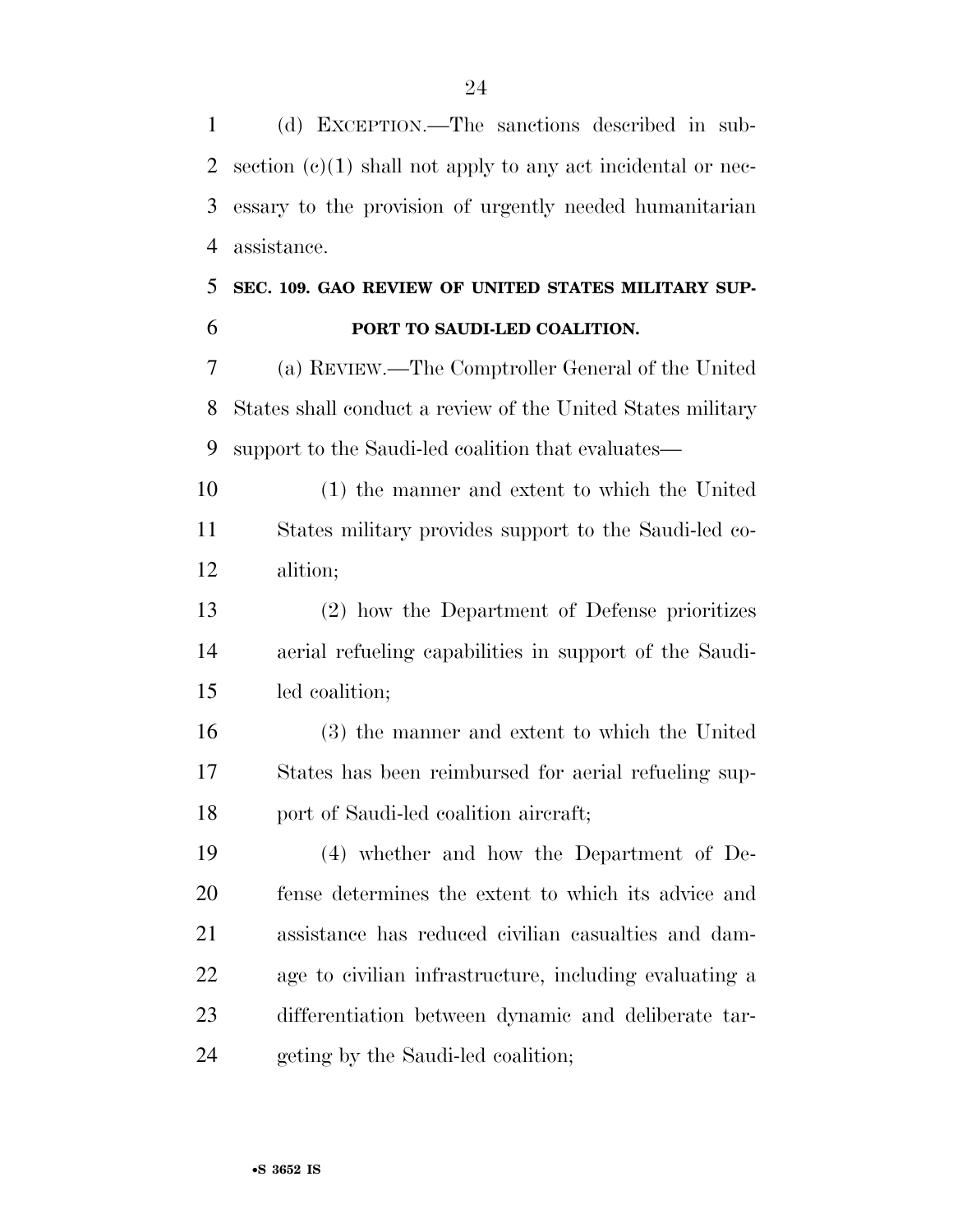(5) whether and how the Department of De- fense determines the efficacy of defensive advice and assistance to the Saudi-led coalition, including with respect to ballistic missiles and other threats to the sovereignty of regional partners; and (6) the responsiveness, completeness, and accu- racy of any certifications submitted pursuant to sec- tion 1290 of the John S. McCain National Defense Authorization Act for Fiscal Year 2019 (Public Law 115–232). (b) BRIEFING.—Not later than 180 days after the date of the enactment of this Act, the Comptroller General of the United States shall provide the preliminary results of the review conducted under subsection (a) to— (1) the Committee on Armed Services of the Senate; (2) the Committee on Foreign Relations of the Senate; (3) the Committee on Armed Services of the House of Representatives; and (4) the Committee on Foreign Affairs of the House of Representatives. (c) FINAL REPORT.—During the briefing required under subsection (b), the Comptroller General shall notify the committees referred to in such subsection when a final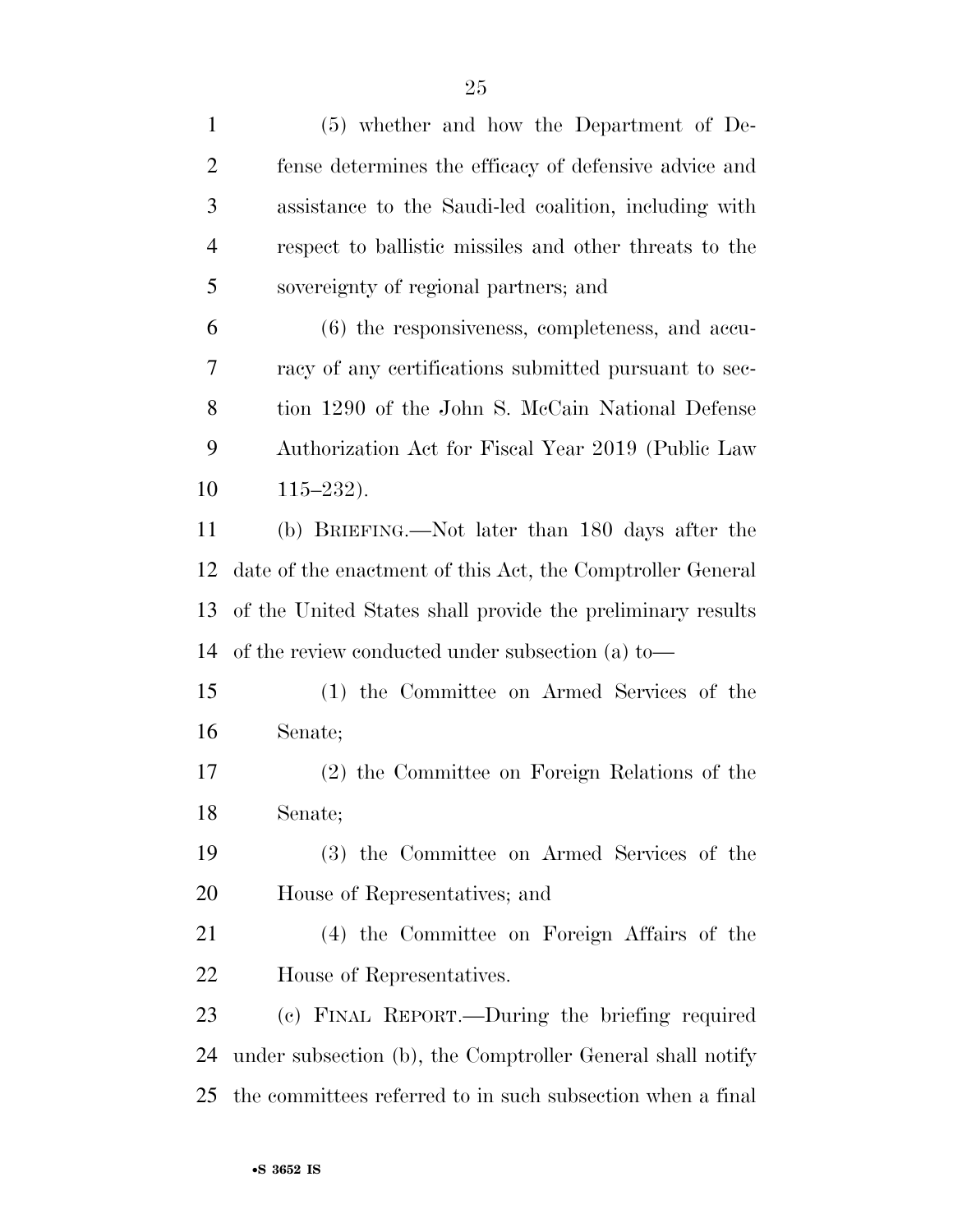| $\mathbf{1}$   | report summarizing the results of the review conducted           |
|----------------|------------------------------------------------------------------|
| $\overline{2}$ | under subsection (a) will be submitted to such committees.       |
| 3              | TITLE II–SAUDI ARABIA                                            |
| $\overline{4}$ | <b>ACCOUNTABILITY</b>                                            |
| 5              | SEC. 201. IMPOSITION OF SANCTIONS ON PERSONS RE-                 |
| 6              | <b>SPONSIBLE FOR</b><br>THE DEATH OF<br><b>JAMAL</b>             |
| 7              | KHASHOGGI.                                                       |
| 8              | (a) IN GENERAL.—Section 1263 of the Global                       |
| 9              | Magnitsky Human Rights Accountability Act (22 U.S.C.             |
| 10             | $2656$ note) is amended—                                         |
| 11             | $(1)$ in subsection $(a)$ , in the matter preceding              |
| 12             | paragraph $(1)$ , by striking " $(b)$ " and inserting " $(c)$ "; |
| 13             | $(2)$ by redesignating subsections (b) through (j)               |
| 14             | as subsections $(c)$ through $(k)$ , respectively;               |
| 15             | $(3)$ by inserting after subsection $(a)$ the fol-               |
| 16             | lowing:                                                          |
| 17             | "(b) JAMAL KHASHOGGI.—Not later than 30 days                     |
| 18             | after the date of the enactment of the Saudi Arabia Ac-          |
| 19             | countability and Yemen Act of 2018, the President shall          |
| 20             | impose the sanctions described in subsection (c) with re-        |
| 21             | spect to any foreign person, including any official of the       |
| 22             | government of Saudi Arabia or member of the royal family         |
| 23             | of Saudi Arabia that the President determines, based on          |
| 24             | credible evidence—                                               |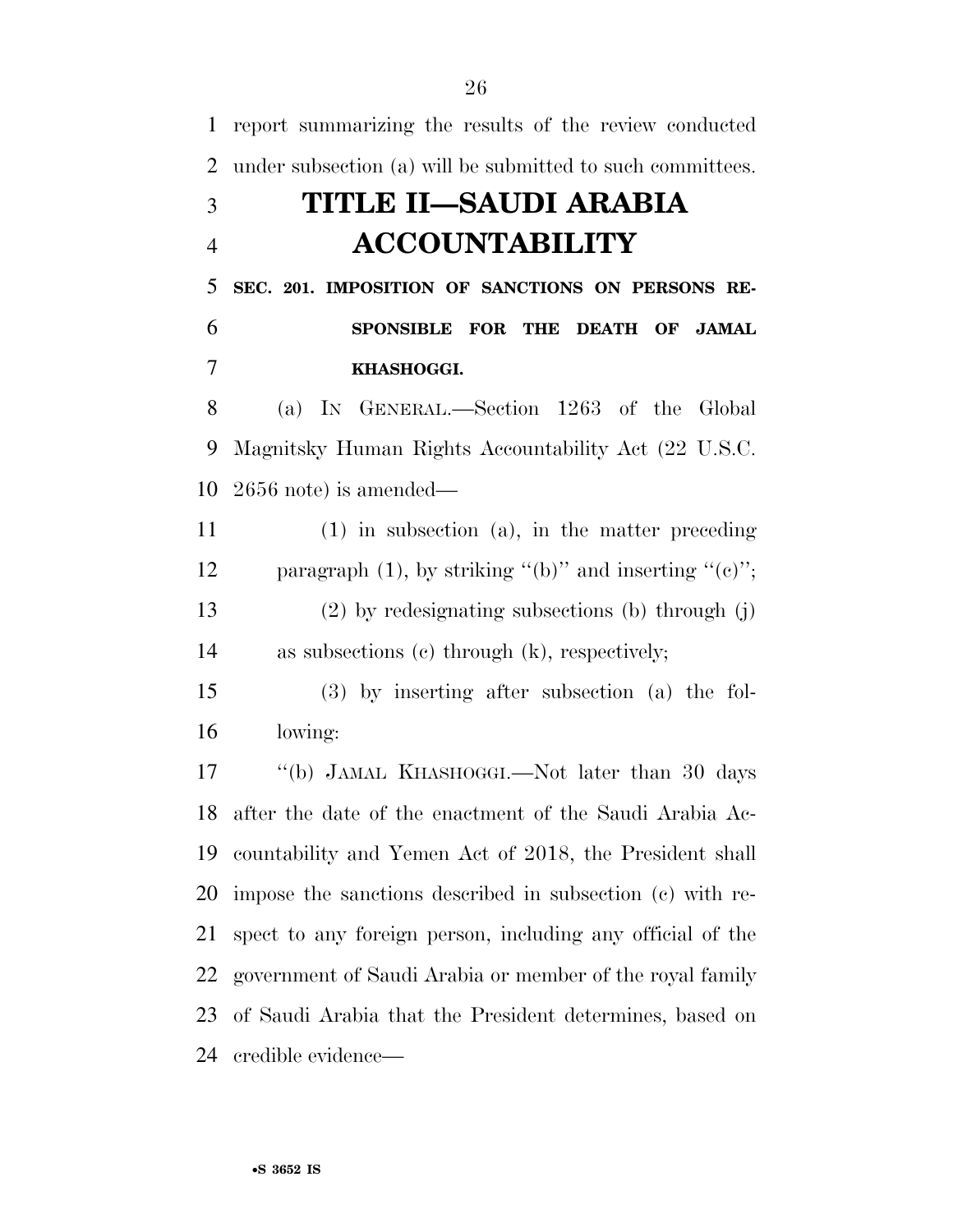| $\mathbf{1}$   | $\lq(1)$ was responsible for, or complicit in, order-   |
|----------------|---------------------------------------------------------|
| $\overline{2}$ | ing, controlling, or otherwise directing an act or acts |
| 3              | contributing to or causing the death of Jamal           |
| $\overline{4}$ | Khashoggi; or                                           |
| 5              | $\lq(2)$ has materially assisted, sponsored, or pro-    |
| 6              | vided financial, material, or technological support     |
| 7              | for, or goods or services in support of an activity de- |
| 8              | scribed in paragraph $(1)$ .";                          |
| 9              | $(4)$ in subsection $(d)$ , as redesignated, in the     |
| 10             | matter preceding paragraph $(1)$ , by inserting "or     |
| 11             | (b)" after "subsection $(a)$ ";                         |
| 12             | $(5)$ in subsection $(f)$ , as redesignated, by strik-  |
| 13             | ing "subsection $(b)(1)$ " and inserting "subsection    |
| 14             | $(c)(1)$ ";                                             |
| 15             | $(6)$ in subsection (j), as redesignated, by insert-    |
| 16             | ing "or (b)" after "subsection (a)"; and                |
| 17             | $(7)$ in subsection $(k)$ , as redesignated, by strik-  |
| 18             | ing paragraphs $(1)$ and $(2)$ and inserting the fol-   |
| 19             | lowing:                                                 |
| 20             | $"(1)$ the Committee on Foreign Relations of the        |
| 21             | Senate;                                                 |
| 22             | $"(2)$ the Committee on Banking, Housing, and           |
| 23             | Urban Affairs of the Senate;                            |
| 24             | $\lq(3)$ the Committee on Foreign Affairs of the        |
| 25             | House of Representatives;                               |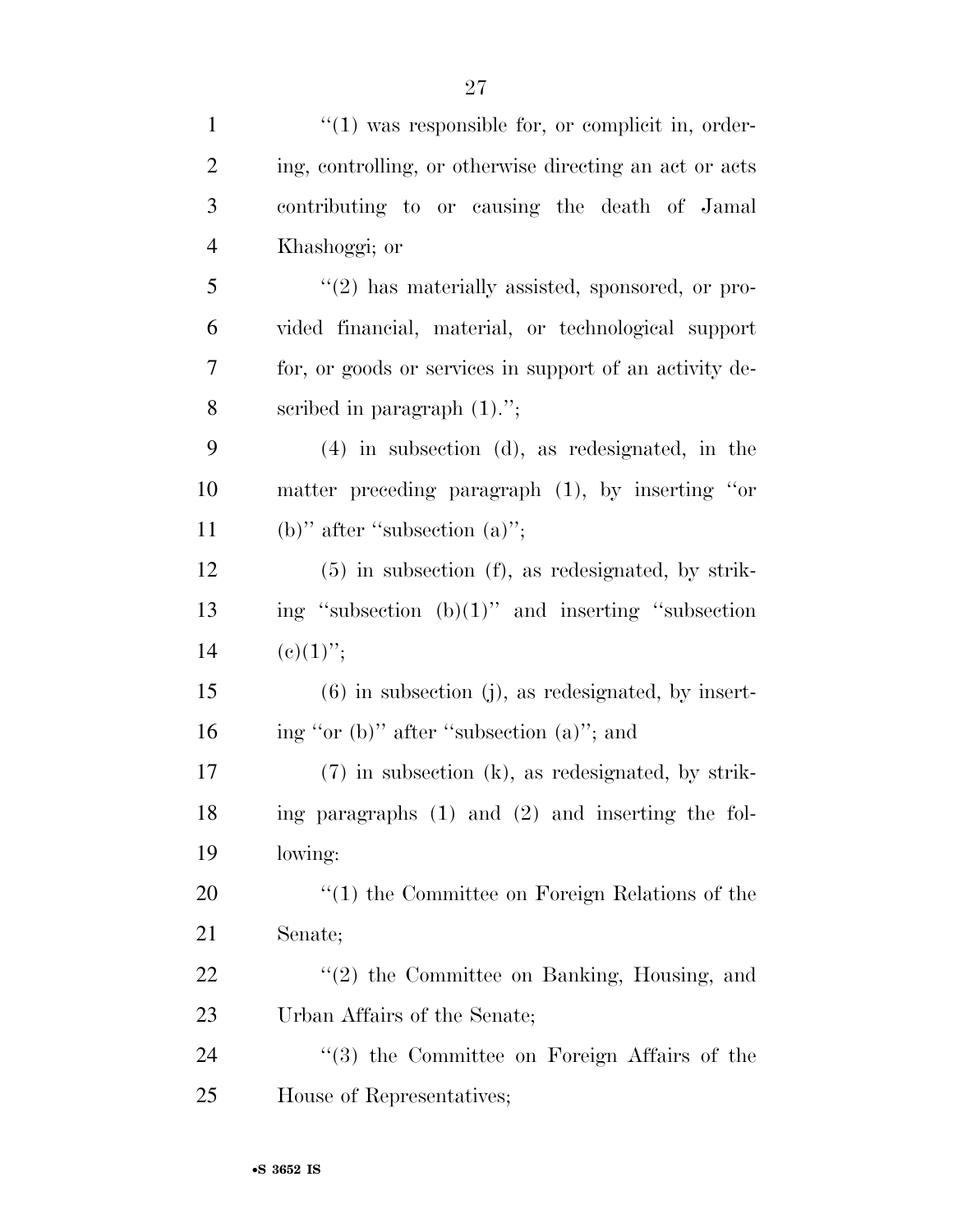1 ''(4) the Committee on Financial Services of the House of Representatives; and

 ''(5) the Committee on Ways and Means of the House of Representatives.''.

 (b) BRIEFINGS.—Not later than 15 days after the date of the enactment of this Act, and every 45 days there- after, the Secretary of State, in conjunction with the Sec- retary of the Treasury and the Director of National Intel- ligence, shall provide a briefing to the appropriate congres- sional committees (as defined in section 1263(k) of the Global Magnitsky Human Rights Accountability Act, as 12 amended by subsection  $(a)(7)$  regarding the implementa-13 tion of the amendment made by subsection  $(a)(3)$ .

 **SEC. 202. REPORT ON SAUDI ARABIA'S HUMAN RIGHTS RECORD.** 

 Not later than 30 days after the date of the enact- ment of this Act, the Secretary of State, in accordance with section 502B(c) of the Foreign Assistance Act of 1961 (22 U.S.C. 2304(c)), shall submit an unclassified, written report to Congress that—

 (1) includes the information required under 22 such section  $502B(e)$ ;

 (2) describes the extent to which officials of the Government of Saudi Arabia, including members of the military or security services, are responsible for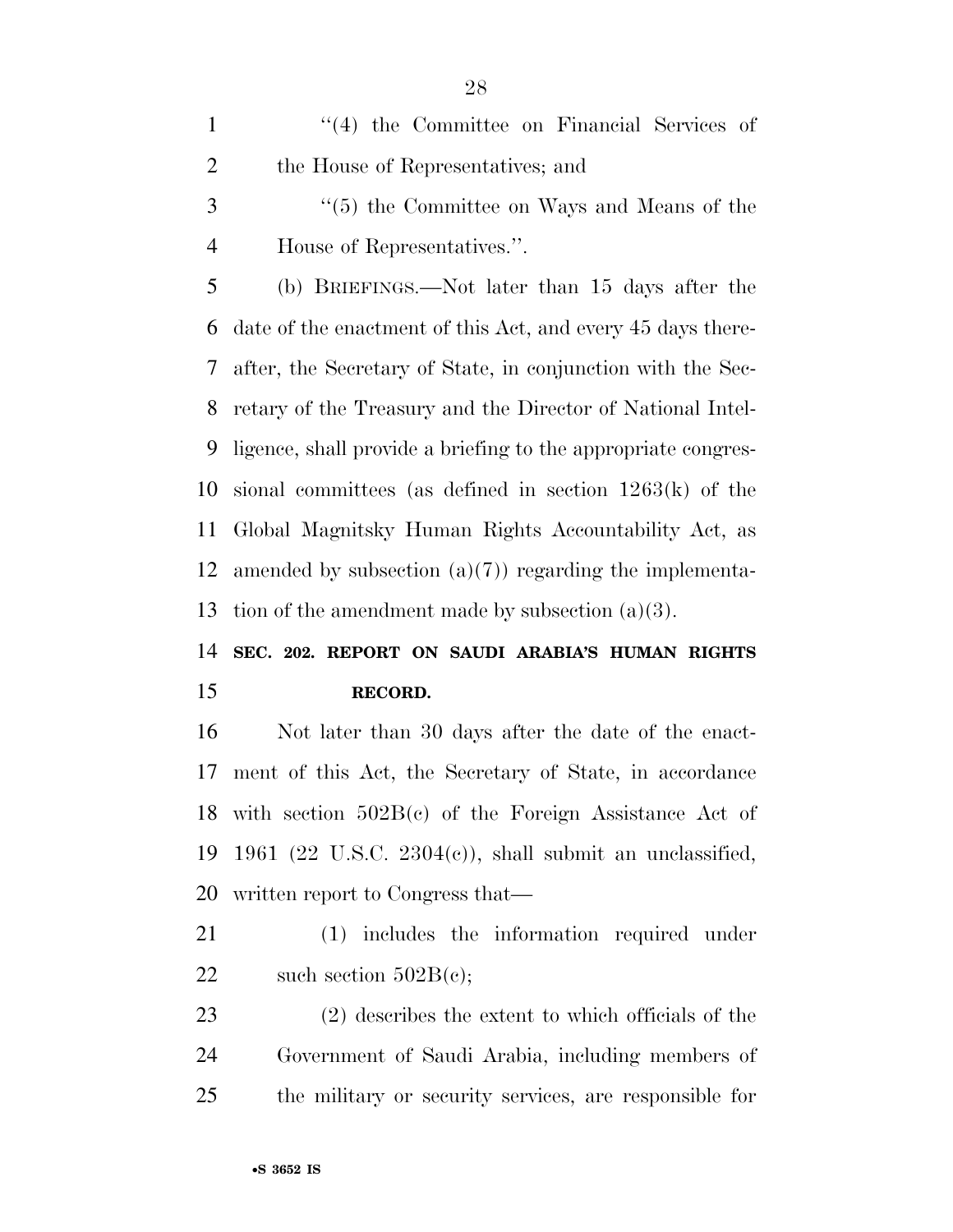| $\mathbf{1}$   | or complicit in gross violations of internationally rec- |
|----------------|----------------------------------------------------------|
| $\overline{2}$ | ognized human rights, including violations of the        |
| 3              | human rights of journalists, bloggers, and those who     |
| $\overline{4}$ | support women's rights or religious freedom;             |
| 5              | (3) describes the extent to which the Govern-            |
| 6              | ment of Saudi Arabia—                                    |
| 7              | (A) has knowingly blocked access to Yem-                 |
| 8              | eni ports, ports of entry, or other facilities used      |
| 9              | by the United Nations, its specialized agencies          |
| 10             | and implementing partners, national and inter-           |
| 11             | national nongovernmental organizations, or any           |
| 12             | other actors engaged in humanitarian relief ac-          |
| 13             | tivities in Yemen;                                       |
| 14             | (B) has hindered the efforts of the organi-              |
| 15             | zations referred to in subparagraph (A) to de-           |
| 16             | liver humanitarian relief, including through di-         |
| 17             | version of goods and materials intended to pro-          |
| 18             | vide relief to civilians in Yemen;                       |
| 19             | (C) has prohibited or directly or indirectly             |
| 20             | restricted the transport or delivery of United           |
| 21             | States humanitarian assistance to Yemen; and             |
| 22             | (D) complied with the Secretary of State's               |
| 23             | statement on October 30, 2018, related to                |
| 24             | "ending the conflict in Yemen"; and                      |